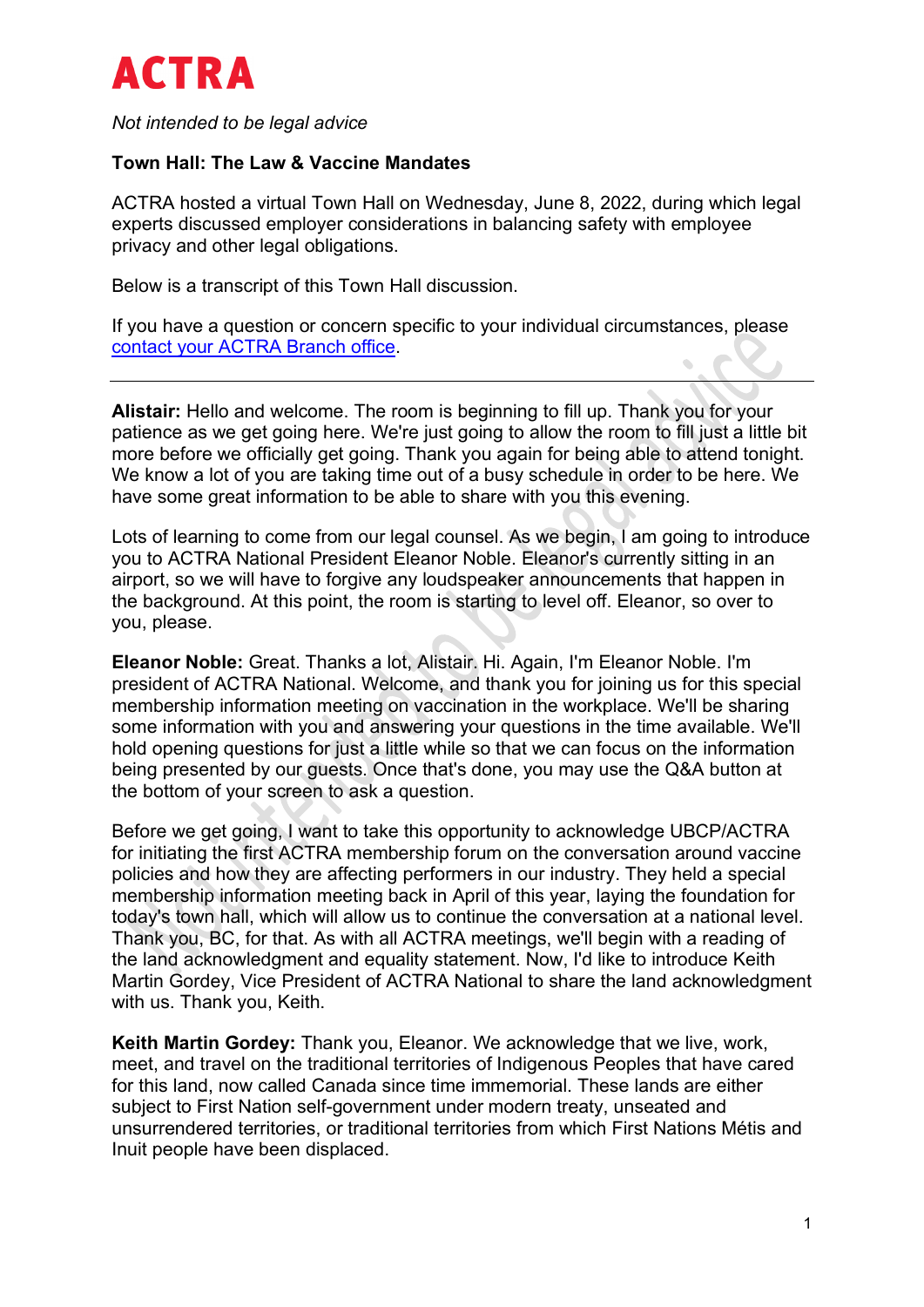We recognize that we are all treaty people and seek to work toward redressing the injustices from which settlers of this land have benefited. In the spirit of upholding our ongoing commitment to truth and reconciliation, I would like to share. I'm in Toronto right now, so it's the land of the Dish With One Spoon, the Haudenosaunee, the Mississaugas of the Credit, and the Anishinaabe, but my home is in BC in the land of the Coast Salish people, specifically the Musqueam Nation.

It's a bit of a journey for me. I went through my library at home and I have a list of the books I've been reading. Thomas King, *Journey of Crazy Horse*, *Black Elk Speaks*, *21 Things You May Not Know about the Indian Act*, *Indigenous Relations*: *Insights*, *Tips* & *Suggestions to Make Reconciliation a Reality*, *An Indigenous Peoples' History of the United States for Young People.* Interesting book.

*First Nations of British Columbia: An Anthropological Overview* and another book called *At the Bridge*. It's a book about a guy who ended up being a guide and then a white fellow but spoke many of the native languages fluently in British Columbia around 1900 into the 1920s. He worked with the First Nations people to go to Ottawa to try and get their rights upheld and acknowledged. In the land acknowledgment, it says, "We are all treaty people." In British Columbia, that's not the case.

A very small percentage of the land and of the nations in British Columbia have treaties. People just came in. Settlers came in and just took the land. We're working that through now, but it's a different situation there. Anyway, this is part of my journey. I do the decolonization workshops now and again and that sort of thing. I think it's important, so that's my sharing. Thank you for listening. I'm going to turn it over to Theresa Tova, who's going to do the equality statement.

**Eleanor:** The equality statement. Thanks for that, Keith. Thank you for sharing that information. That's part of the reconciliation asked from the Indigenous People. Now, yes, we'll hand it over to Theresa Tova, our treasurer of ACTRA National. Thank you.

**Theresa Tova:** Thank you, Eleanor, and welcome, everyone. So glad to be here with you. The equality statement. Union solidarity is based on the principles that all union members are equal, mutual respect, cooperation, and understanding our goals. We embrace an open and inclusive environment and encourage respectful behavior that affirms the dignity of all individuals.

We neither condone, nor tolerate behavior that undermines the dignity or self-esteem of any individual, or creates an intimidating, hostile, or an offensive environment, discriminatory speech or conduct based on gender, gender identity, sexual orientation, race, disability, age, class, language, religion, ethnic origin, membership, region, or work category, or family status hurts and divides us.

Discrimination can take the form of harassment, defined as using real or perceived power to abuse, devalue, or humiliate. Discrimination and harassment weaken our solidarity, reducing our capacity to work together on shared concerns such as decent wages, safe working conditions, and justice for all. ACTRA's constitution, bylaws, practices, and collective agreements reflect our commitment to equality and respect.

Complaints of harassment and discrimination are taken seriously by ACTRA and should be directed to the president or their designate. All will be investigated and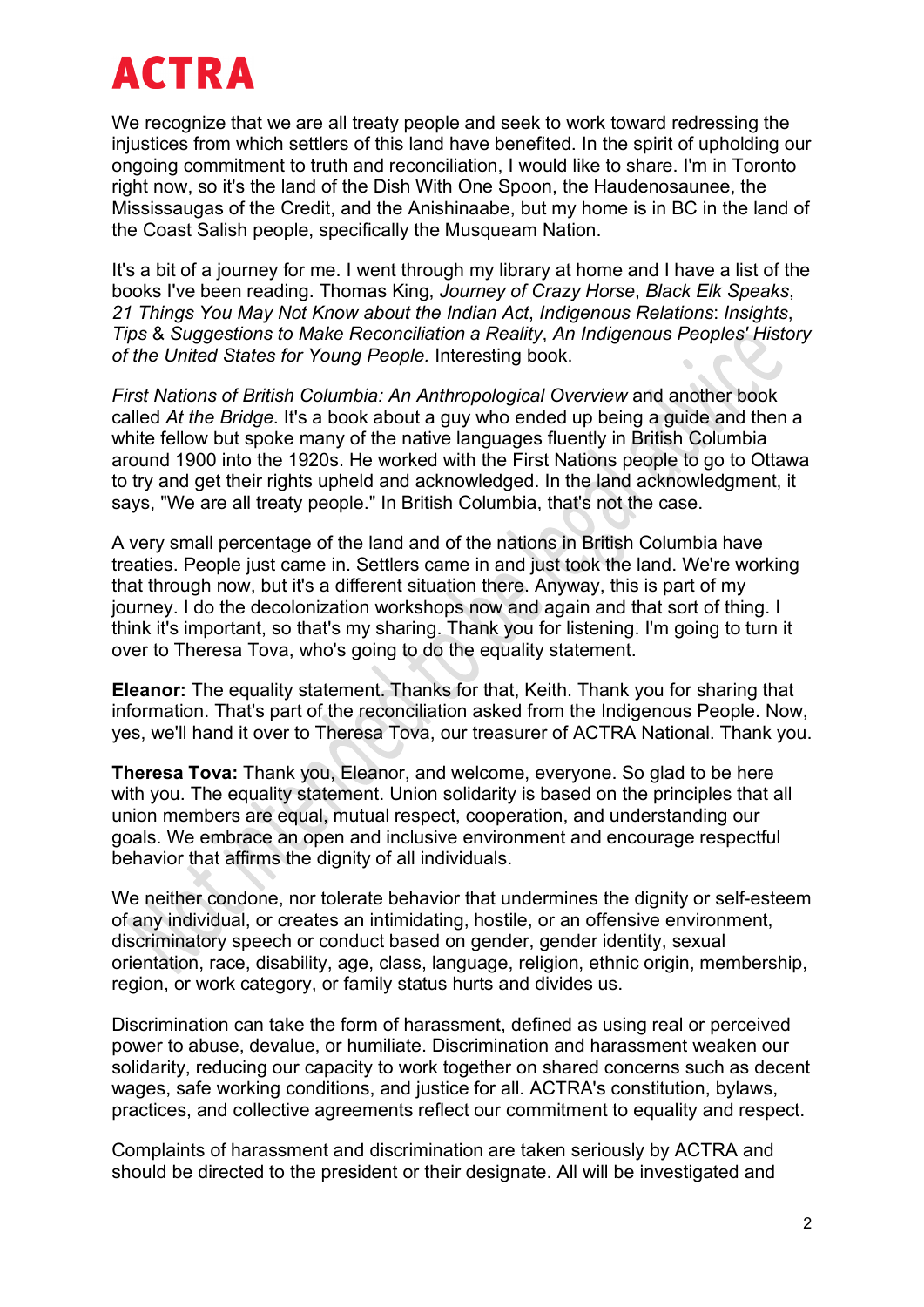those substantiated will result in action by the union. ACTRA activities are to be harassment-free zones, where our members' dignity and equality are respected. Thank you, Madam President.

**Eleanor:** Thank you so much, Theresa. I will now hand things over to Keith, our national vice president, as I'm afraid that there'll be announcements overhead and you won't hear me speak anymore. He will guide you through the rest of this town hall. I'll be here in the background because I'm boarding a plane to Toronto. I am on Joujouthèque, Montreal. That's where I live. I will be boarding a plane to Toronto for our national council meeting, but I'll be listening to this town hall this evening. Thank you very much for being here, everyone, and over to you, Keith. Thanks.

**Alistair:** Can we get you to unmute there, Keith, please?

**Keith:** [laughs] How many times have I done that? [laughs] Sorry. Thank you, Eleanor. It's been approximately 27 months since we started discussing the impact of COVID-19 in film and television industry. Many measures were put in place as we all work collaboratively in our provinces to get the industry open again as quickly and safely as possible. Some regions were impacted harder than others as each provincial government worked in different ways to address the situation.

Many performers have seen a drastic reduction in work. Others have worked more than they ever had worked before. Today, we are gathered to provide information regarding the law and how it pertains to vaccine mandates in Canada. We are not going to be debating issues today, nor will we be discussing science. The focus of today is to provide you, the ACTRA membership, with a clear and concise understanding of the considerations an employer is allowed to make when balancing safety in the workplace and the role of the union to fairly represent the members.

There isn't a simple answer to this and the myriad of provincial and federal regulations in respect of workplace safety, human rights, and privacy demand that we take a deeper dive into the relationship between these competing forces in the environment of employee vaccination status. As you will hear today, there is the consideration of numerous factors, including, one, the nature of the workplace, two, occupational health and safety requirements, three, the applicability of privacy legislation, and four, the potential impact of human rights.

That is why we are here today. Joining us are Tony Glavin, Michael Mandarino, and Raj Shoan. Tony has practiced labor and workplace law since his call to the British Columbia Bar in 1994. He became a partner in 1997 and remained with the same firm, which ultimately became Glavin Gordon Clements and now Koskie Glavin Gordon. Tony is outside counsel for UBCP/ACTRA.

Michael is an experienced litigator in Ontario with Cavalluzzo. He provides strategic legal advice and advocacy in labor arbitrations and mediations, Ontario Labour Relations Board proceedings and professional regulatory college proceedings. Michael is outside counsel for ACTRA Toronto. Raj, as ACTRA National's general counsel, is a lawyer and executive with 18 years of experience in the communications and media industries within the public and private sphere.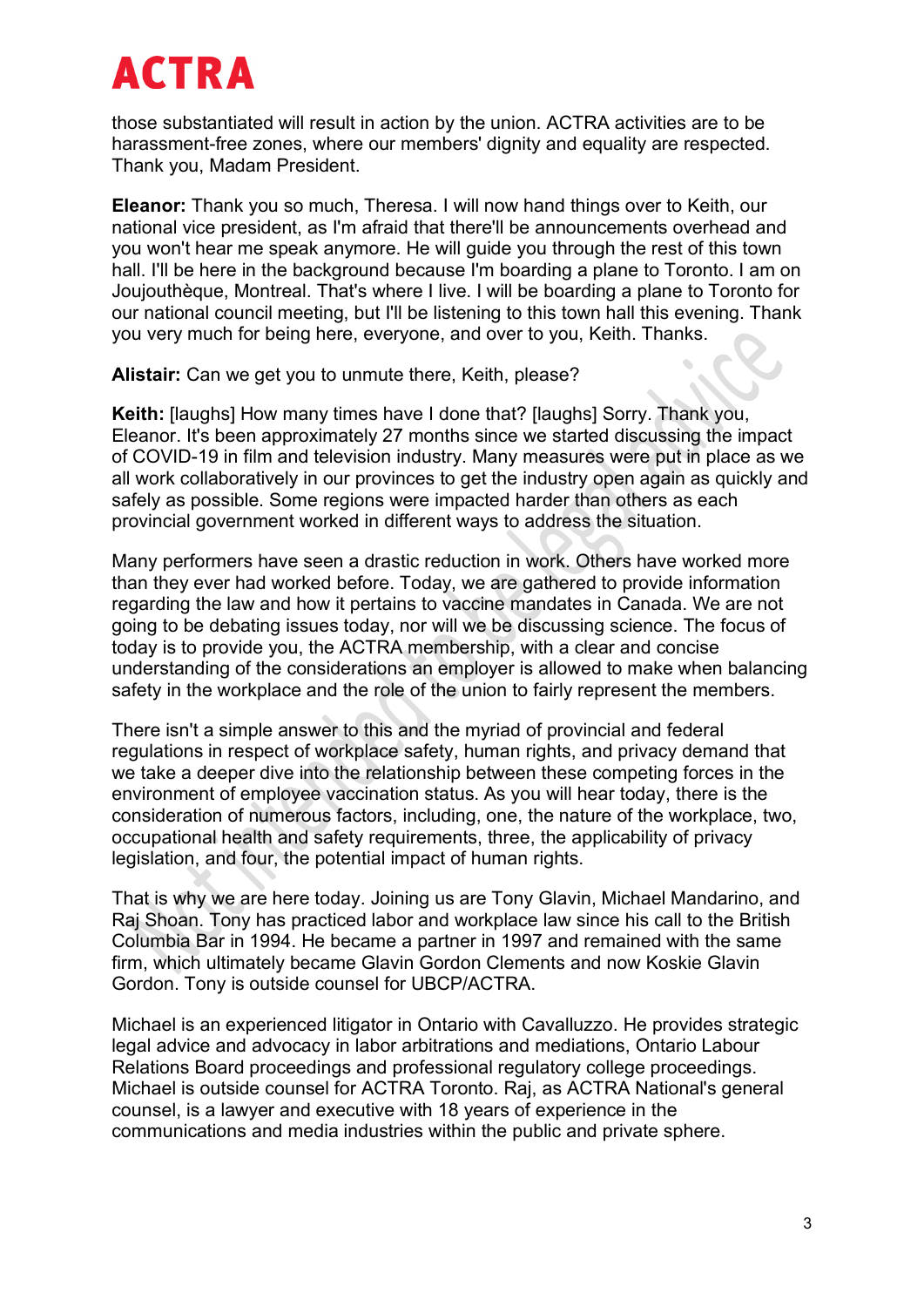Raj focuses on policy analysis and development, business development, relationship building in the context of stakeholder government relations, and the drafting of legal and regulatory documents. We will now have a presentation from our guests. After which, we will open the Q&A portion of the session. Let's begin on the West Coast. Over to you, Tony.

**Tony Glavin:** Thank you, Keith. Good evening, everyone. It's a pleasure to be able to present with you along with Michael and Raj. I thank them and our team effort in putting this slide presentation together. We hope that it's helpful and informative to you. I'll be asking Alistair to move the slides. I'll ask you to start by moving this slide to slide 2, please. Thank you.

This is a very high-level look at what we're going to be discussing this evening. I think it's very important that you get a good understanding of the law on vaccine mandates. Discrimination and human rights issues will come to bear on these decisions and the way in which employers implement these policies across Canada and the workplace. We'll finally get into, what is the role of the union in this complex legal landscape?

We'll talk about the union's duty of fair representation to its members, what the union's role is regarding vaccination mandates, how the union has been supporting its members, et cetera. Then we'll engage in some questions and answers from you. I thank you all for participating. I see there's 280 people, so that's not a bad showing. We can skip over now to slide 3 and move it along.

We'll start the first part of the presentation on the law and vaccine mandates. We can go, thank you, Alistair, at slide 4. First and foremost, as workers, as employees, there's occupational health and safety legislation in all provinces. In the federal jurisdiction, every employee, and this is really true of every jurisdiction, is entitled to a right to work in a safe work environment.

In British Columbia, we have WorkSafe. We have other workers' comp agencies in other provinces in Canada. In the federal jurisdiction, it require employers to protect their workers and the occupational environment. In British Columbia law under the Workers' Comp Act and the occupational health and safety regulation, workplace health and safety law, you have basically three workplace health and safety rights. This is very high level, of course.

The right to know. As a worker, you have a right to know the hazards that are present in your workplace. You have a right to participate in your workplace and in keeping your workplace healthy and safe. That's generally on occupational health and safety committees where there are worker designates. Then there's the right to refuse unsafe work. That is pursuant to the regulations for the legislation that we see in the various provinces. These are the rights that we should be immediately familiar with when it comes to safety and your health in the workplace.

The next slide will discuss the obligations that employers have in order to make sure that you have a healthy and safe workplace. Under the Workers' Comp Act in BC, and you'll have similar provisions in other jurisdictions and other provinces under their workers' compensation legislation, every employer is obligated to ensure the health and safety of all workers working for that employer and others that come into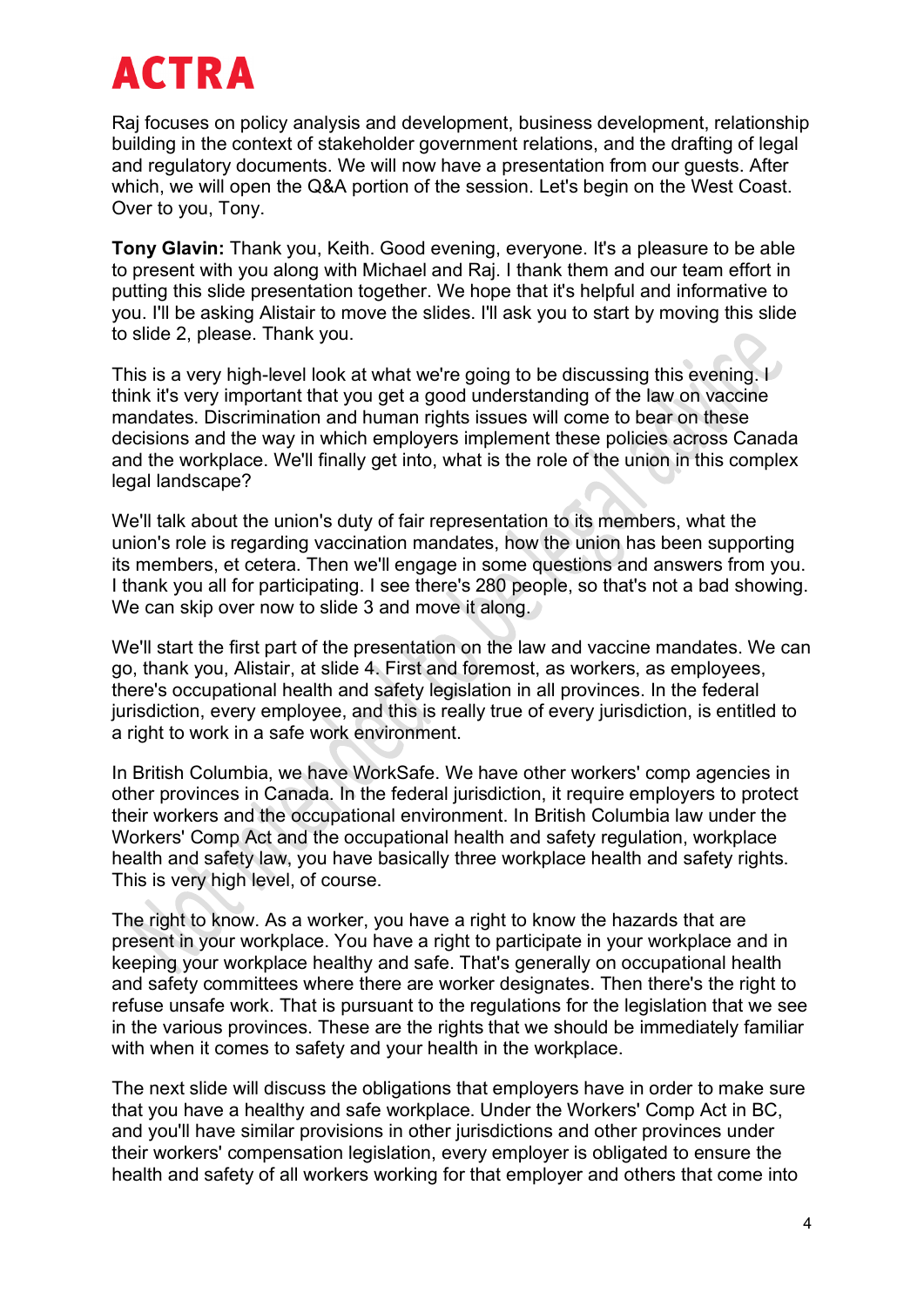their workplace and also, obviously, to comply with the occupational health and safety provisions, regulations, and any applicable orders.

I sort of pause here to note that these are the bare minimums for employers. For example, if there are occupational health and safety edicts that come from, say, WorkSafe British Columbia or other WorkSafe agencies in other provinces, these, of course, are bare minimums that employers are required to maintain for their workers. Nothing prevents an employer for going above and beyond the bare statutory minimums with their own safety policies and COVID policies in this context.

In British Columbia, I'll just make this point that we have a communicable disease plan that was in place at the height of COVID. That's been downgraded now to a COVID-19 safety plan requirement of all employers. That doesn't mean that employers and, in your industry, producers aren't entitled to invoke their own unilateral management policies that address workplace safety as part of their obligation to ensure the health and safety of their workers under the legislation. Let's move to the next one and I'll pass it over, slide 6, to, I think, Michael.

**Raj Shoan:** Actually, before Michael jumps in, can I quickly just go through the Prairie provinces before we get to Ontario? Because we're moving from west to east. Very quickly, for the benefit of our members on the call, similar rules that exist in BC exist in other provinces across Canada. I'll very quickly go through the occupational health and safety principles at a high level that exists in Alberta, Saskatchewan, and Manitoba before we get to Michael in Ontario.

In Alberta, employers have a general duty under their occupational health and safety laws to provide a safe and healthy work environment for the workers as well as for clients, customers, suppliers, and/or any contractors or others physically present or attending their premises. Under Alberta law, they're referred to as patrons. That authority is primarily found in their Occupational Health and Safety Act.

The standard in that act is reasonably practicable. In terms of what the obligation on the employer is, is that it is reasonably practicable to do the thing necessary to ensure the environment is safe and healthy for its workers and the other patrons. In Saskatchewan, employers have the right to implement any reasonable occupational health and safety policy in their workplace.

There, the applicable regulation is the occupational health and safety regulations 2020. Under that regulation, employers must take every reasonable precaution to protect the health and safety of workers. There are other variations in Saskatchewan regime, including the fact that employers must have a competent person conduct a hazard assessment to determine if they're required to develop a COVID-19 exposure control plan for their workplace.

Then, finally, in Manitoba, the applicable legislation is the Workplace Safety and Health Act. Again, similar principles. Employers must do everything reasonably practicable to protect their workers. Just in terms of at a high level, the standard of reasonableness is the standard that applies for most of these regimes. That really tends to give the employers a lot of leeway in deciding what's appropriate for the workplace. I'll turn it over to Michael to discuss Ontario.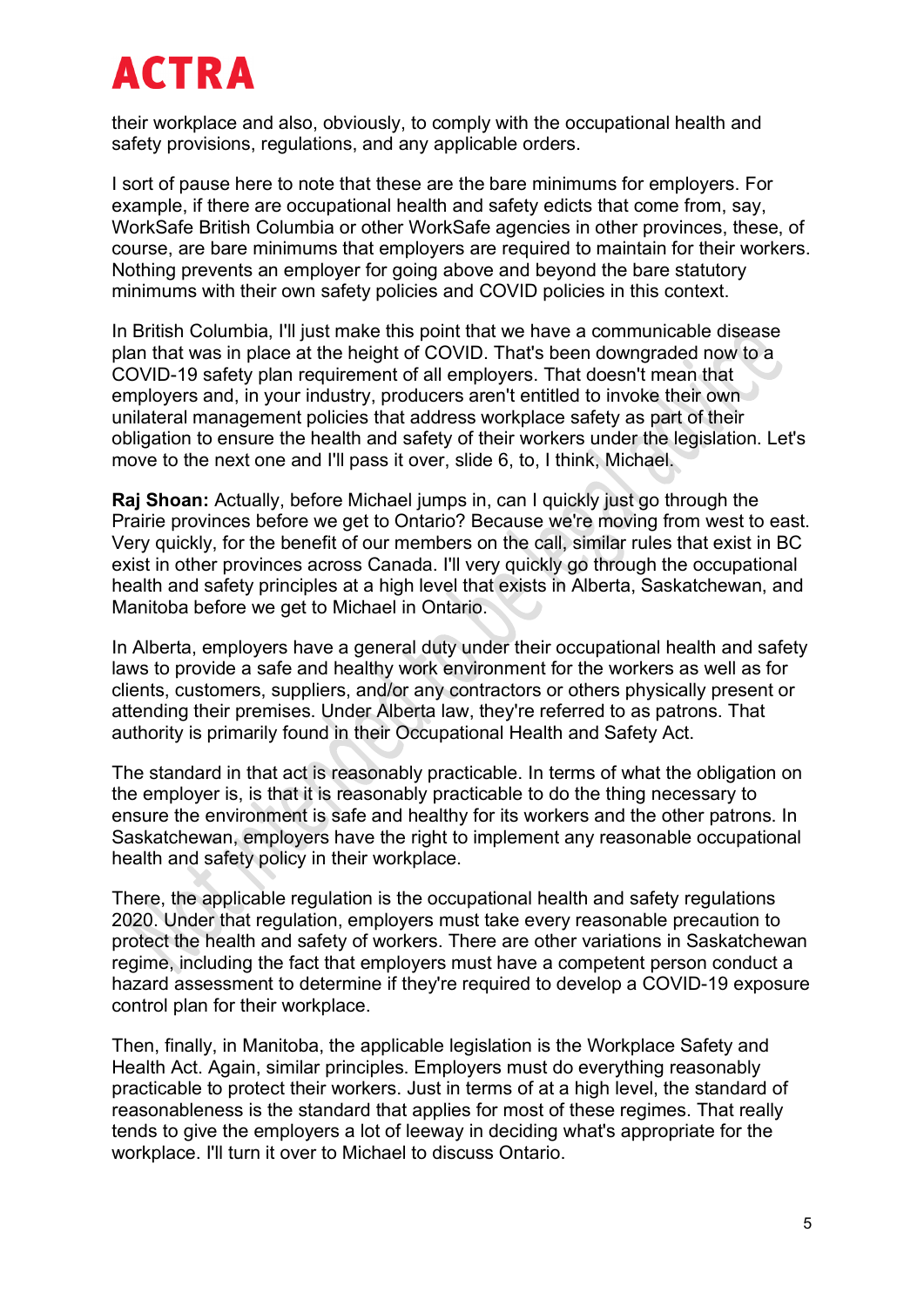**Michael Mandarino:** Thanks, Raj. Good evening, all. Thank you for the invitation and opportunity to present on this topic here tonight. Moving to Ontario, similar to the other provinces in Canada, every employee has a right to a safe working environment. The health and safety laws in Ontario are governed by the Occupational Safety and Health Act.

I'm just going to ask if we can go to slide 7, the next slide. The key provision in the Occupational Safety and Health Act is Section 25(2)(h), which outlines, an employer shall take every precaution reasonable in the circumstances for the protection of a worker. In Ontario and throughout Canada, but in Ontario specifically as interpreted by the courts, this is referred to as the precautionary principle.

It applies where health and safety are threatened even if it cannot be established with scientific certainty that there is a cause-and-effect relationship between the activity and the harm. The entire point of the precautionary principle is to take every reasonable precaution against even the yet unknown. This has been interpreted as you will see by arbitrators to require employers to take a strict approach to ensuring health and safety of workers and, of course, especially in the context of COVID. Like British Columbia, the Ontario Act outlines some additional rights, the key ones being similarly the right to know, the right to participate, and the right to refuse work.

Those provisions are outlined for you. If there is unsafe workplace, as a worker, you have the right to refuse or stop work. You have the right to know about the hazards. You have the right to participate in the training and investigations of such hazards. Similar to the other acts, you have the right to participate as a worker's designate or representative on the joint health safety committee. These essentially all speak to the underlying interest of employees to have a safe workplace as required by law. I'm going to turn it back over to Tony now.

**Tony:** Thank you, Michael. As workers, and this is certainly the case in British Columbia and I'll defer to Raj and to Michael on the application of these first two bullet principles that we have on this slide here as to their application and the other provinces, but I would be surprised that they didn't have application. In WorkSafeBC, you can have coverage for an injury that is caused from an adverse reaction to a work-related COVID-19 vaccination.

For example, if you're required by virtue of a mandatory vaccination policy to be vaccinated to come into work and you become ill as a result of it and maybe significantly ill, in British Columbia, you can file a claim with WorkSafeBC. Once it's established that the COVID vaccine was a requirement of the workers' employment, any injury or death that resulted from the vaccination would be considered to arise out of or in the course of the workers' employment, so then there's adjudication through WorkSafe.

Now, the federal government has started a program that-- and in recent days, actually, we've had the application of that program. If you want to look at it, it's under vaccine injury support. The federal government put aside a fund for individuals who were required to take vaccines. In particular, one individual in British Columbia took the AstraZeneca vaccine, had a very serious and permanent injury, although he is recovering now as a result of that injury.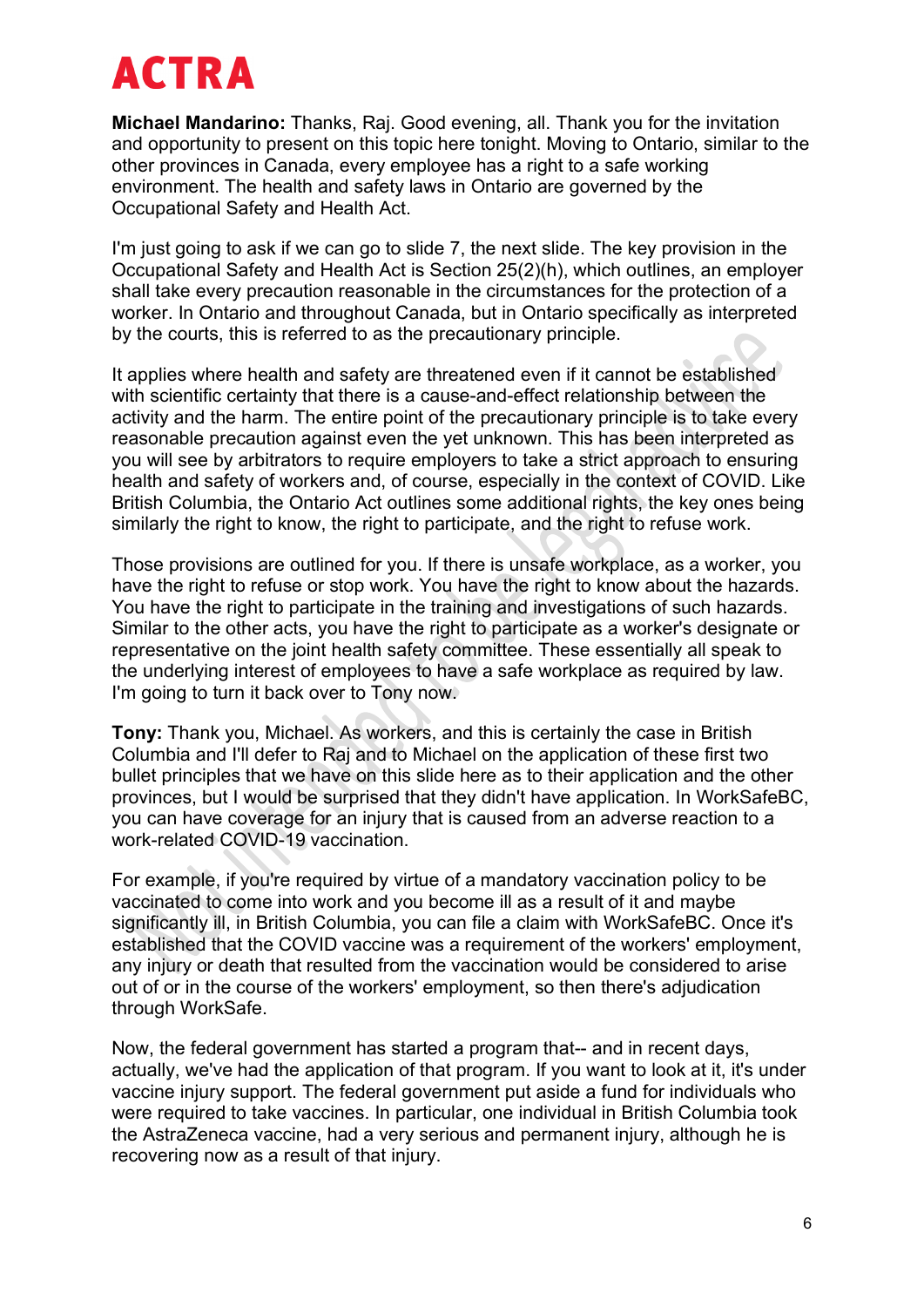There have been, I think, some 400 claims under what is known as the Vaccine Injury Support Program, VISP. That website there will take you to it. If anybody is interested in learning more about it, there's some data on there on the claims and the successful adjudication of claims. One in particular, one individual in British Columbia, there was a media report of it.

It's been followed now extensively for the last week of a person who made a claim and was successful in getting a claim. He was required as part of his work to get a vaccine. For a time, he was seriously injured. Now, he's up and walking and he's doing much better, but he will be compensated. There's a cap on the compensation, by the way. It's like, I think, about \$280,000, but that doesn't preclude an individual from taking personal injury action in the courts in relation to it.

Anyway, I just make mention of that because those are the unfortunate circumstances that you would find actually with any vaccine. There are adverse impacts to people who take vaccines, whether it's measles, rubella, or whatever it might be. Some people just have serious reactions to them. In this particular case, because we were in a pandemic, the government saw fit to put a fund aside and to allow people to claim on it. People are doing that now. That's for your information.

Next slide is nine. This is basically just a summary of the rights and obligations and duties that we've just gone through. In the interest of time, I think I'm going to just skip past that quickly. It was simply a summary. I'm on number 10 as well. This is a labor law 101 principle, underlying principle, is that we have legislation and then, of course, we're all fortunate enough to be governed by collective agreements that are negotiated on our behalf by our unions whether they're provincial or ACTRA National.

Collective agreements obviously set out rights of employees and obligations of employers. When a collective agreement is silent in respect of a particular issue, there is a legal presumption that the right for management to fill that gap is reserved to them. It's known as a reserved management right. They're entitled in those circumstances where the collective agreement doesn't speak to an issue to unilaterally impose policies on their workplace.

When I say "unilaterally impose," they're subiect to a pretty stringent test and the test has been around for about as long as I've been alive. The case of KVP from 1965 has been followed. Labor lawyers who are on this call will have argued KVP and the principles in it that we set out here in this slide that arbitrators will look at, and which we look at as lawyers when determining whether or not to challenge a particular policy.

The principles are these, that a unilateral rule, it must meet the KVP policy. It must be consistent with the collective agreement. Conversely, it cannot be inconsistent with the collective agreement. It must be reasonable. You're going to hear that word, "ad nauseam," in this presentation. It's the favorite word, of course, of legislators and of lawyers. A lot of arguments over the centuries have been made by legal practitioners on the term reasonable. Importantly though, such rules need to be clear and unequivocal.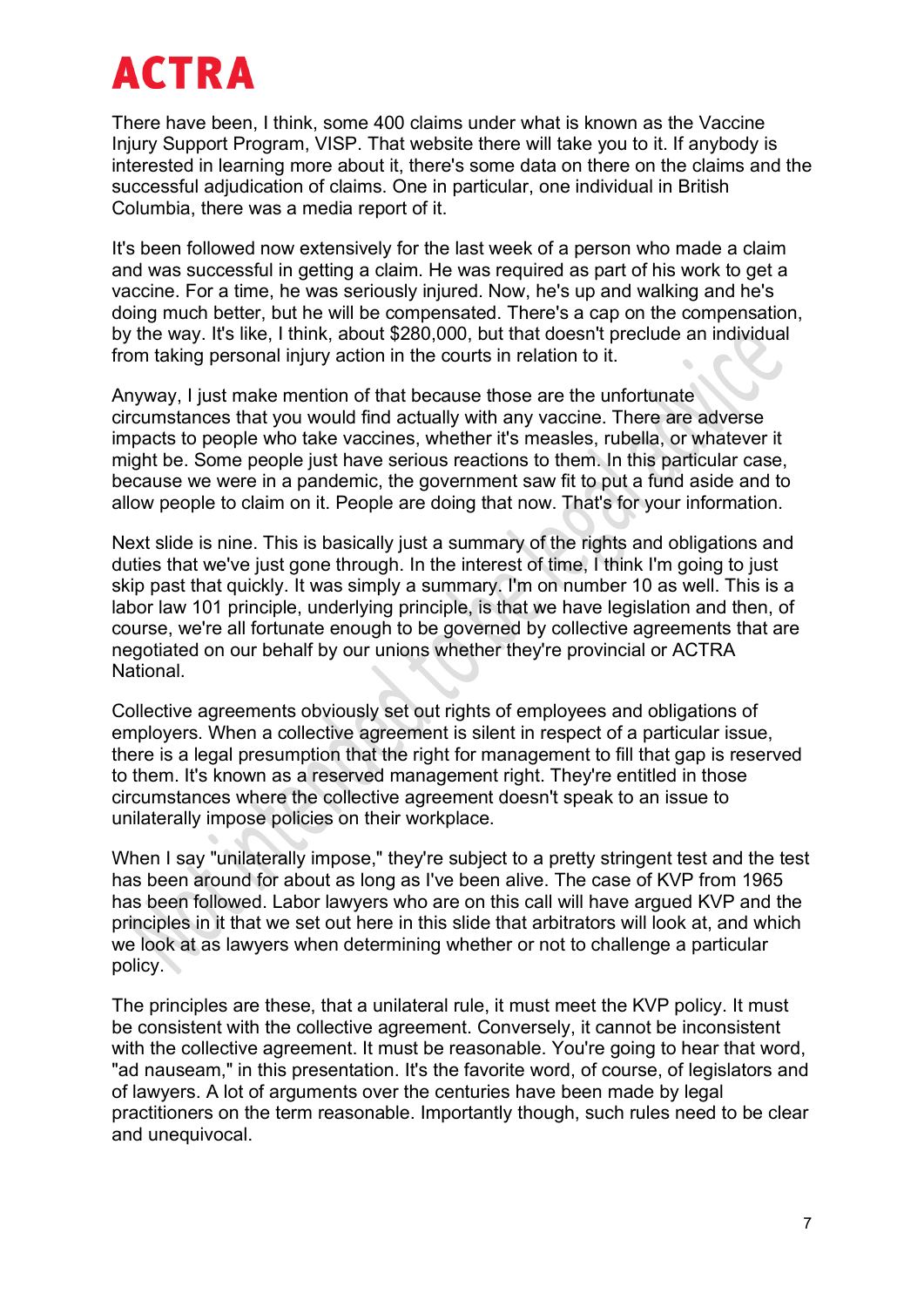They need to be brought to the attention of employees before the employer attempts to act on them. You've got to give notice to employees that this is what you're intending to do before you can take action on them. This is important because we'll see some of the cases shortly, the next point, which is where the rule invoked is to justify, discharge-- the employee must be notified that the breach of such a rule would result in a discharge.

This is critical and is one of the fundamental elements of the KVP test. Then the employer must have enforced the rule consistently since its introduction. We'll argue as lawyers if the particular production, say, in your case isn't applying the rule consistently, then it's hard for the employer to rely on that rule. It then becomes unreasonable and challengeable. That's the legal framework that we would look at and the lens through which we would look at various employer policies related to mandatory vaccinations.

Next slide, please. I think we can zip through this quickly and just simply say, ultimately, that first bullet, I think, is important. It really comes down to an assessment of the reasonableness of the policy, given those particular elements that I've just described in the previous slide. We can go to 12 now. Let's talk about some of the recent decisions that we've had.

Most of them have come in 2021 and even in late 2021. We've even had more recent decisions now in 2022. The law is really fleshing out how arbitrators are applying the KVP test and considering privacy issues and considering occupational health and safety issues in the context of mandatory vaccination policies in various and different jurisdictions and workplaces.

We can go over to 13. This was the first case that came out in 2021. It came out of Ontario and it was assessing the legality of the employer's mandatory COVID vax policy. The employer here was Paragon Protection, Ltd. They were this massive company that employs 4,400 security guards who are dispersed to hundreds and hundreds, 450 client sites. Most of the clients of Paragon had adopted mandatory vaccination policies.

The employer required that all of its guards provide proof of vaccination regardless of their assigned work sites. The reason for that was that these individuals could be assigned to a whole bunch of different work sites. Some of which might have had clients who had mandatory vaccination policies, some which did not. The fact that there was an interchange of employees that they could be assigned to these different places, it was necessary or seen as necessary by the employer to impose mandatory vaccination.

The union UFCW challenged it. It went to arbitration. The arbitrator found that the policy was consistent with the employer's duty under occupational health and safety. Again, arbitrators are going to look at occupational health and safety laws. They're going to look at privacy laws. They're going to look at human rights laws possibly and also the KVP items that I've described earlier.

In any event, in this case, the arbitrator said that it was consistent with the employer's duty under Occupational Health and Safety Act to take every precaution reasonable in the circumstances for the protection of its workers. Followed public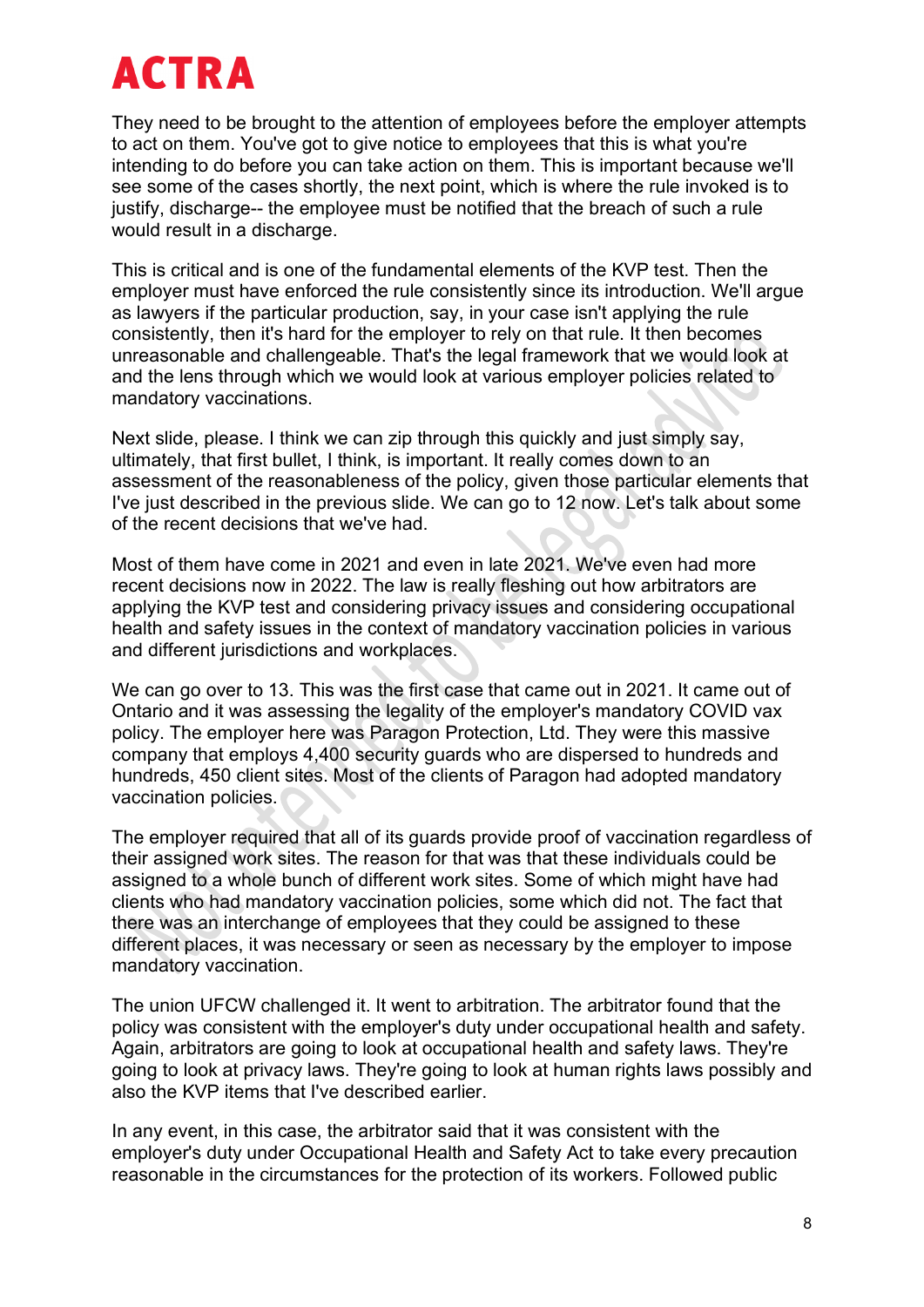health guidelines was consistent with the human rights code and was adopted to meet client requirements. That was successful. Before I go further and I'll pass this next slide shortly, I'll just say this.

Invariably, in fact, almost every single case that has been decided in Canada since mandatory vax has been challenged have upheld the reasonableness of the policies subject to possible applications of the policy that are very particular to that certain workplace where the grievance was arbitrated. We'll delve into those shortly and get into some of these different fact situations. I'm going to pass it over, slide 14, to-- We can start with Raj if you want to go west to east and then into Ontario. Michael can comment maybe on Maple Leaf Sports & Entertainment.

**Raj:** I'll let Michael continue on with Maple Leaf Sports & Entertainment. Most of these cases are applicable nationally, and so I've actually been relying on them when dealing with cases in other provinces as well. These are the leading cases and I'll let Michael proceed with them. I do want to convey to our viewers tonight that this information or what we're conveying tonight is for information purposes only, for educational purposes, and shouldn't be construed as legal advice. Every situation is different. Every circumstance is different. If you have a particular situation that you'd like more information on with very specific circumstances and facts, you should seek independent legal advice. I just wanted to make that clear as well, but over to you, Michael.

**Michael:** Thank you. Yes, so the question has really become the balancing of competing interests. That's the interest between employers to maintain a healthy and safe environment for employees through vaccination policies and a variety of personal or individual interests, whether related to privacy or bodily autonomy or consent of employees and individuals who are unvaccinated or refused to disclose their vaccination status.

Moving on to the Maple Leaf Sports & Entertainment case, this case is related to Scotiabank Arena. Some may be familiar with it. Formerly, the Air Canada Centre. The employer here, Maple Leaf Sports & Entertainment, introduced a disclosure and vaccination policy, which provided that non-compliant workers would be placed on an indefinite unpaid leave of absence and, like we're going to see in many of the policies, may be subject to the termination of their employment.

We'll get into it in a little bit more detail. Whether it will automatically result or may result in termination is one of the nuances in the law. Anyway, looking at the arbitrator's finding here, one of the key issues was the question of disclosures, the question of privacy. The employer found in the context of it being a reasonable policy, that employer cannot enforce a mandatory vaccine policy without requiring disclosure of vaccine status. Therefore, it was reasonable to require the disclosure.

In that regard, he notes arbitral authority makes it clear that employers are indeed entitled to seek disclosure of an employee's vaccine status to the extent necessary to administer a vaccine policy in the workplace, particularly if the information is secured and protected from unnecessary disclosure. There was some discussion in this case about privacy laws, HIPAA, and how that limits the use of the information.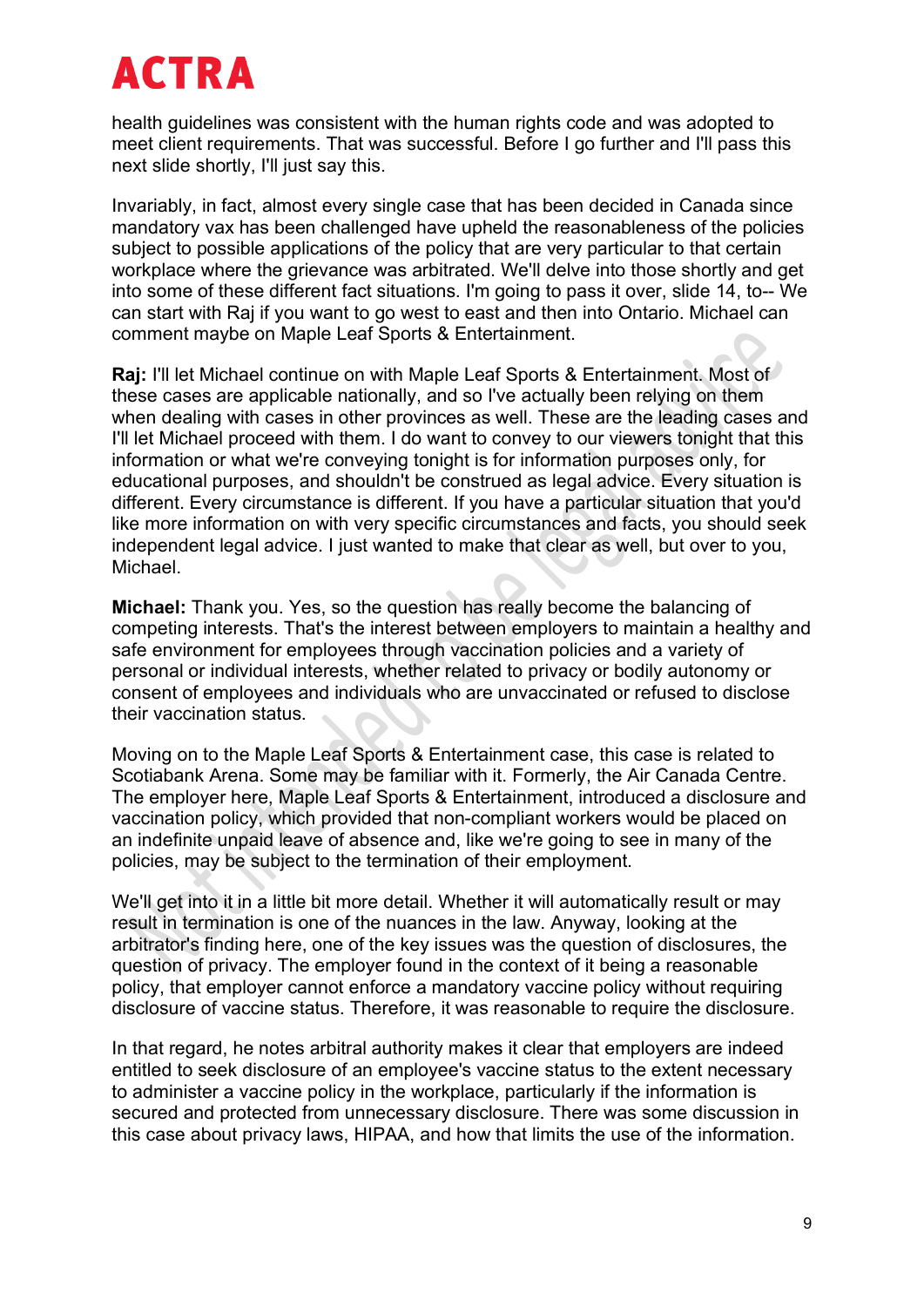The takeaway from this case is that in the balancing of interest, privacy rights are not absolute. It was justified here when balanced with health and safety obligations to place employees at Scotiabank on leave if they refused to disclose. It was necessary for the safe operations of their work. One of the prevailing considerations in this case was that the employees were required to work in close proximity of one another. That really militated towards advancing the health and safety over the privacy considerations.

We can move to the next case. As you'll see in this case, that principle has been applied similarly. In this case, the union, Unifor, challenged the vaccination policy at the Coca-Cola bottling plant in Brampton. An interesting point from this matter is one common in the decision that states when looking at these policies outside of a valid human rights exemption or an entitlement to accommodation, an employee's personal belief however strongly held must give way to the health and safety concerns that animate the policy.

In this context, in the context of this case in employees, as the arbitrator held, an employee's personal beliefs cannot override the employer's interest in doing everything possible to maintain a healthy and safety workplace as prescribed by the Occupational Health and Safety Act. The arbitrator in this case also touched on privacy rights and cited an earlier case dealing with vaccination policies where, first, there was acknowledgment that these are difficult decisions, given the choice of employees essentially choosing between their livelihood and their bodily integrity and autonomy.

The reasoning for the arbitrator was those interests have to be balanced to maintain the public interest, to maintain the workplace, the health and safety requirements in a workplace. The arbitrator noted there, unvaccinated employees have a right to privacy and bodily integrity. Again, those rights are not absolute. They also share with their colleagues an obligation to keep the workplace safe and not to risk harming their colleagues.

On that basis, the policy here was also found to be reasonable. Just before I move on, a general tenet in all these cases that's worth noting is a person does not park individual rights at the door when they enter the workplace. You carry those rights with you, but it really becomes a balancing act of the various interests. You're going to see is that's what really underlies the reasoning behind a lot of these decisions. Moving on to the next slide. This is another case that simply reiterates the balancing of interest.

Again, employees may have legitimate interests in privacy, but they're considerably outweighed when there's this enormous public health crisis that is COVID and the steps that have to be taken to ensure a safe workplace. Again, in this case, the policy was held to be reasonable. The arbitrator, again, looked at individual rights such as consent and privacy and bodily integrity and balanced that with, as I was saying earlier, the precautionary principle and the significant obligations that that creates for employers who manage workplaces. I think that in the next case, Tony is going to speak to that. I'll pass it back to you, Tony.

**Tony:** Thank you, Michael. Well, you've heard Michael speaking of the intersection between privacy issues and employer policies and occupational health and safety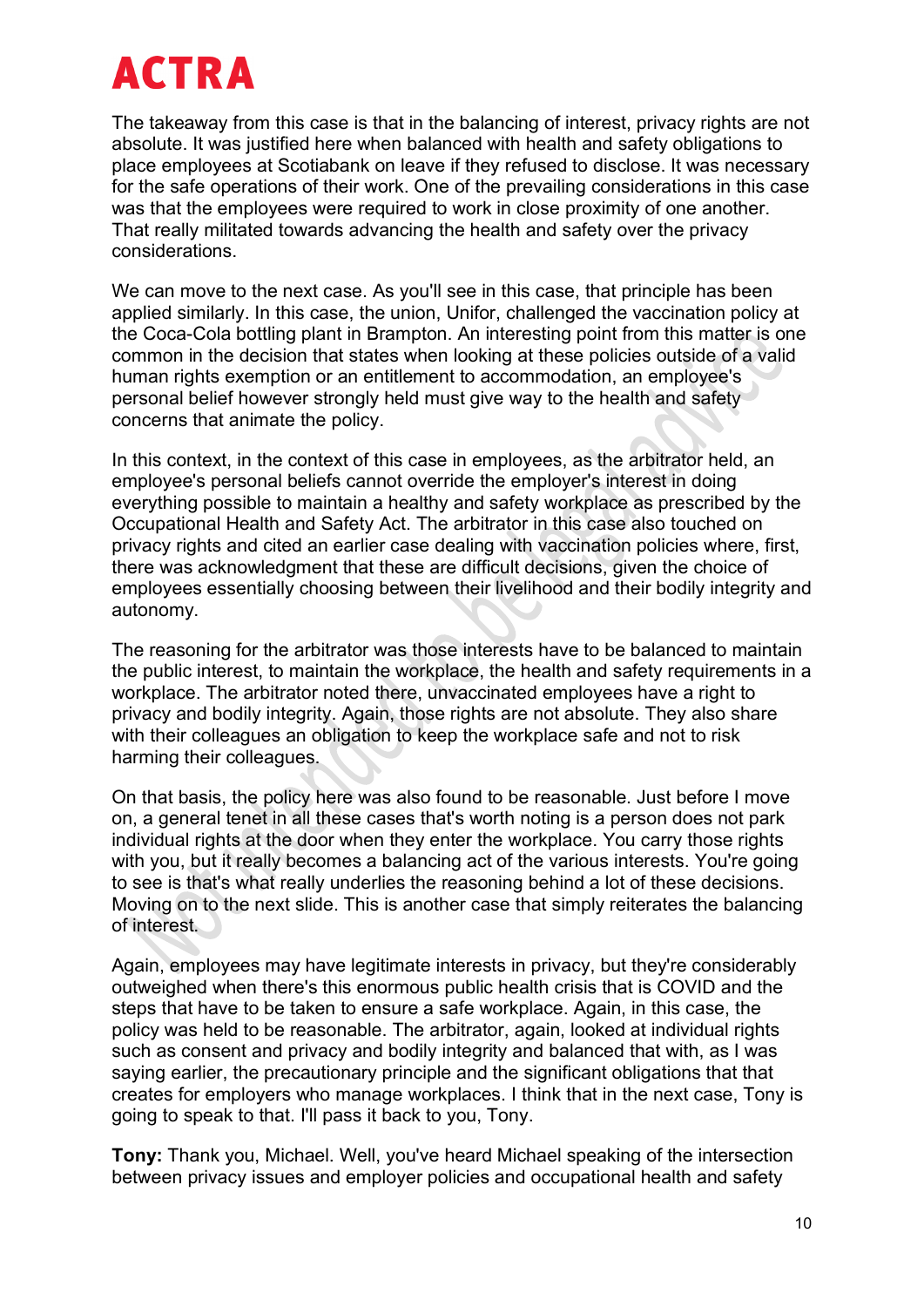legal issues. This next case, Chartwell housing, is a case that sees the intersection between the implementation of a mandatory vax policy and discipline of employees. Really, the question is to whether or not if employees refuse to take a vaccination or become fully vaccinated in order to work whether the employer could take the extraordinary step of terminating their employment.

This is a bigger employer and this is an important element to bear in mind in a smaller bargaining unit or employment setting. The decision might have been different so that employers who have six or seven people in their workplace in their bargaining unit and five of them refuse to take and to get vaccinated. It may not be unreasonable for them to terminate the employment of those individuals in order to gain other workers to come in and do the work.

Although another way of achieving their objective might be to say, "Look, we're just going to put you on an unpaid leave, but we're going to hire some people to get in here and do the work." In this particular case, the arbitrator was faced with that issue. First of all, what did the arbitrator say about the mandatory vaccination policy itself? Generally, the policy was fine. It was the non-compliant aspect of the policy where the employer purported to be able to terminate.

The arbitrator found, "No, no." In the circumstances of this case, termination was too harsh. You can place these people on unpaid leave and get other people who have been vaccinated to do the work in question. Again, the size, I think, of the employer and its workforce was relevant in that case. The arbitrator found that termination was just simply too coercive. To Michael's point, you don't park your rights at the door.

Your rights don't also extend to the point where you can say, "I'm not going to be vaccinated and I'm coming to work and you can't stop me." The balancing of the interests that arbitrators look at with respect to mandatory vaccination policies is to say, "Look, no one's holding you down and putting a needle in your arm and saying that you have to be vaccinated. That's your personal choice not to be vaccinated, but I have a duty under the law to ensure to the best of our ability as an employer to maintain the safety for all workers."

Mandatory vaccination policies have been found to be reasonable in that regard. What is the outfall of a refusal to get vaccinated? To terminate is harsh. To keep the mud of work, to keep individuals out of work who aren't prepared to get vaccinated is a better outcome and a better balancing of interest. That's what happened in this particular case. I just wanted to see if-- did you want to talk about-- Raj, anytime you want to jump in. I just don't want to be holding you.

**Raj:** Tony, at this point. I actually wonder if we can throw it to Michael because there has been one that has come back where the test was found to be unreasonable at first. I just wonder if we want to talk about that one, please.

**Tony:** Is that Power Corp?

**Raj:** It is, sir.

**Tony:** Do you want to talk to that, Michael?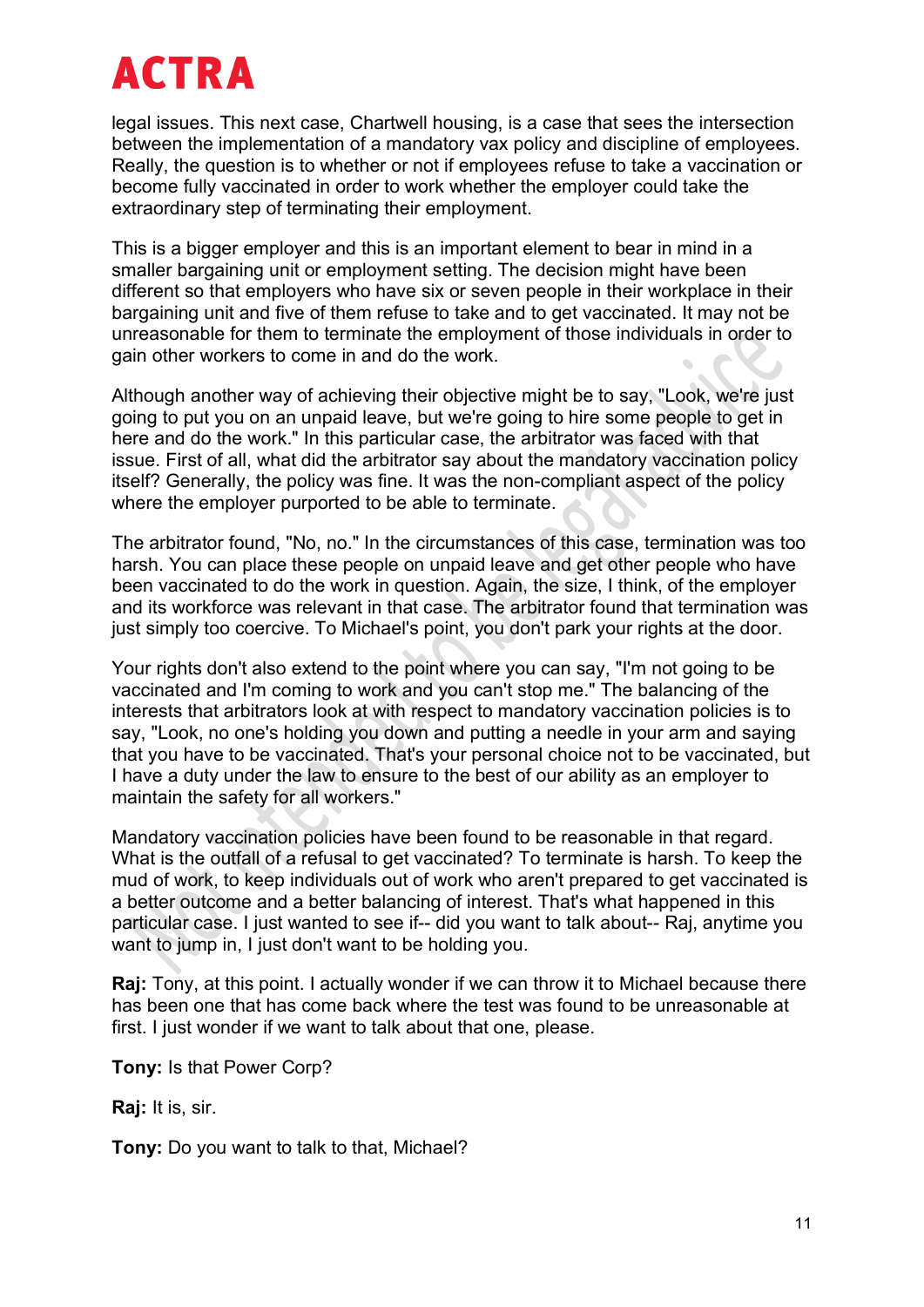**Michael:** Sure, I can speak to that. There was one case where the policy, the mandates were found to be unreasonable. In that case, arbitrator Stout made that finding because, at that time, there was reasonable alternative measures, whether it be the ability to work remotely, the accessibility and efficacy of testing. What happened following that case was a couple of things. You have the rise of Omicron. You have a slow return to the workplace and, in some cases, the requirement to be at work.

There were cases then that looked at that case and said, "At this point in time, what was a reasonable alternative measure at one point doesn't really apply because of how highly transmissible Omicron is, what we're learning about the rapid test primarily, about not being the most efficient, not giving a clear and early indication of actually having COVID when it's transmissible. The case lock started in a place where, "Let's look at other ways to deal with this." Of course, as the crisis grew and circumstances changed, the law really has been following this line of vaccination is the way to go as per arbitrators' interpretations. I don't know if Raj or Tony have anything to add to that.

**Tony:** No, that's--

**Raj:** That was a good summary there. Thanks, Michael.

**Michael:** Thank you. We're going to slide 18. I think I'm speaking to this one as well. A variety of my clients have brought to me the question of, "Oh, well, our members are saying that mandatory vaccination policies violate the charter of rights and my right, in particular, Section 7, to life, liberty, and the security of the person." For most of them at least, I respond to the private sector employers or, sorry, not employers, unions that are representing employees in the private sector as opposed to the public sector that the charter has no application.

The charter has application to the public sector. It has application to legislation that's passed by governments. It also has application to actions taken by public bodies, including in the case of the Toronto District School Board case, a charter argument was raised as to whether or not the mandatory vaccine policy was a violation of the charter. Then the second question in this case was whether the policy was reasonable.

The arbitrator concluded on the first issue that whether it violated Section 7 of the charter that the arbitrator concluded that the policy didn't violate Section 7 and that it was while enforced an entirely reasonable exercise of management rights subject to valid exemptions. We'll come to the exemption discussion a little later when we talk about human rights and accommodation.

This case is important if you have an interest in understanding the application of the charter in the context of mandatory vaccination. Again, it has to be a public body, so it's not going to have application to private producers who do film and television, for example. The case is interesting nonetheless. I'm on slide 19 now where the arbitrator said Section 7 of the charter protection individual's right to decide whether or not to be vaccinated.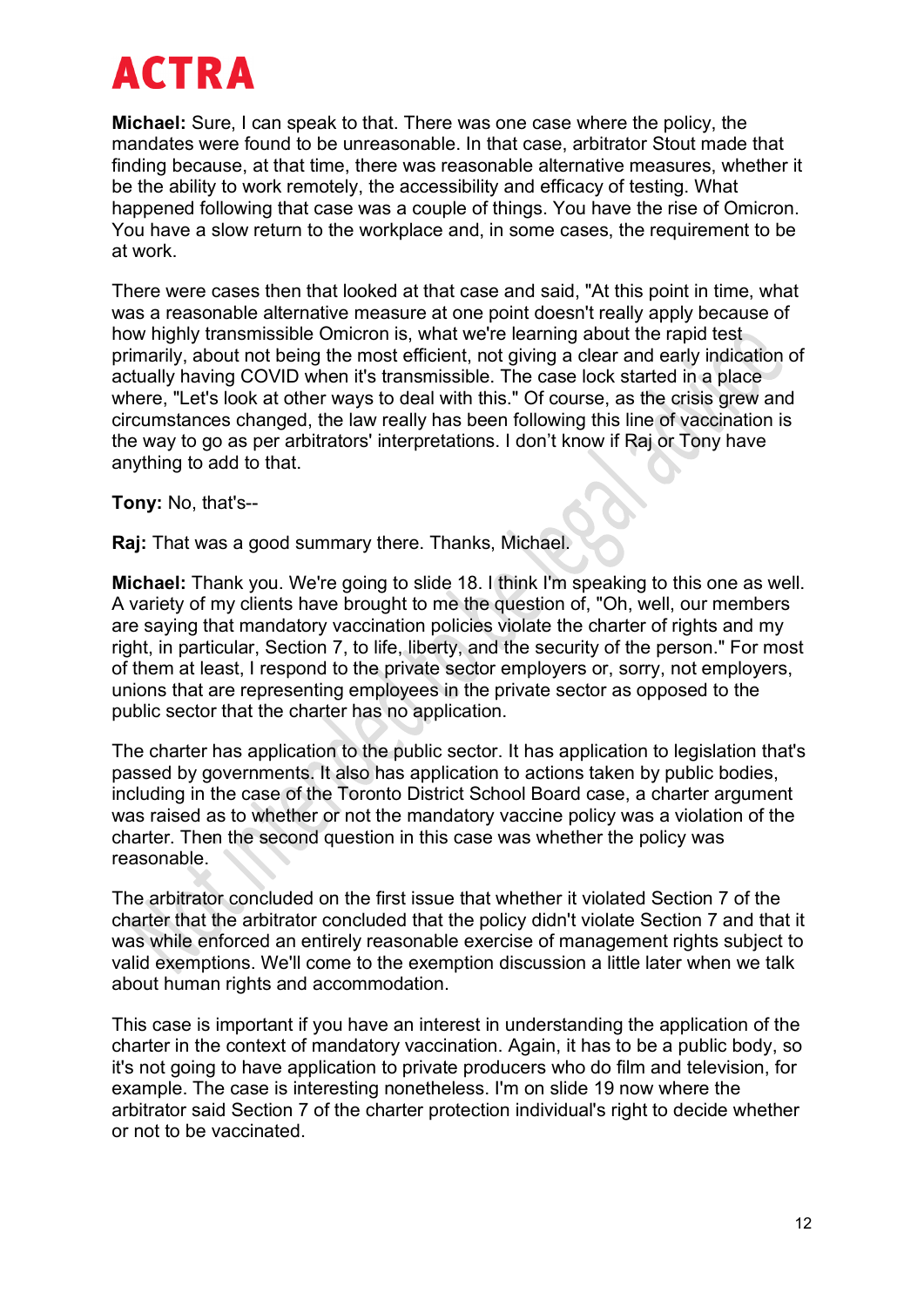That was my point earlier, which is this. If there's a mandatory vaccination policy, no one's holding you down, putting a needle in your arm and saying, "Okay, off you go to work." You have a right to decide. The arbitrator obviously restated that and then said that the policy doesn't require mandatory vaccination. The policy does not violate anyone's life, liberty, or security of the person. It does not mandate a medical procedure or seek to impose one without consent.

You don't have to consent to vaccination. An employer policy can't make you consent to a vaccination. It can just simply say you're not going to be able to come to work unless you are vaccinated. That's what the law is and the law is settled on it. The union in this particular case acknowledge that Section 7 doesn't protect economic interests. Individuals have no charter right to pursue or maintain a chosen profession.

That's the application of a charter in that case. Dismissing the charter challenge in that case, then the arbitrator went on to say that the policy was otherwise reasonable by looking at the KVP test and applying it in the circumstances. The next slide is 20. I'm going to do this slide and then I'm going to throw the next decision shortly over to my colleagues. Slide 20 is back to the issue of discipline.

This is a case that my firm did, which involved the employees of BC Hydro in British Columbia. The arbitrator found that the policy was reasonable, but the policy also said that, "If you don't get mandatory or if you don't get vaccinated, we're not going to hold you out. We're going to fire you. We're going to discipline you." The arbitrator found that employers are not required to wait until the negative consequences of COVID-19 are felt before implementing an appropriate policy.

That was one of the arguments in the case that was dismissed, but the importance of this case is relating to the ability of employers to do everything reasonably practicable. Those were the words that Raj raised with you. This is really what it's boiling down to. The employer's obligated to do everything that's reasonably practicable to keep their employees safe and to keep the operation running, particularly where, as in the case of BC Hydro, it gets involved in essential service.

The arbitrator found in that case that discipline was not appropriate. Again, another big, big, big employer, BC Hydro. They could hold out those individuals who are saying, "Look, I have a right not to have you enforce my consent to put something in my arm. I'm not going to take it." Then the arbitrator said, "Okay, well, in the discipline side of things, you can hold these people out, but to discipline them would not be reasonable." Then that's where they landed there. Again, a large employer. Slide 21 is, now, we've got some recent decisions--

**Raj:** Tony, can I just pop in very quickly?

**Tony:** Sure.

**Raj:** Just on that point, reasonably practicable is also the standard in Newfoundland. In the rest of the Maritime provinces, I believe it's the precautionary principle, reasonable precaution that Michael mentioned earlier. I did want to stress for our Maritime members who may be watching that the decisions that we're referring to here are largely applicable out east as well. The rationale for the decisions very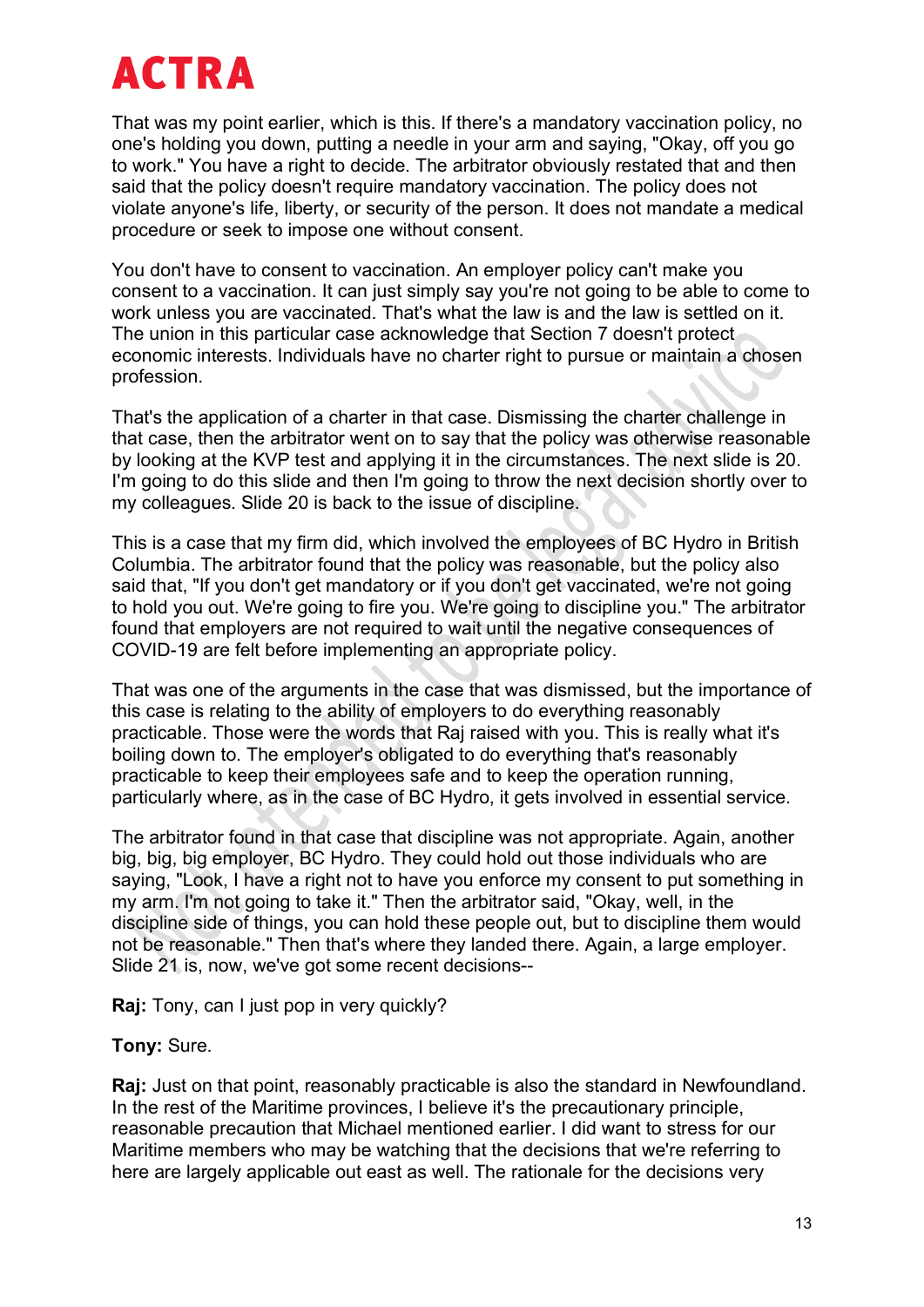much applies to the occupational health and safety regimes applicable and the Maritimes as well.

I wanted to make that clear. To my earlier point about taking this information for an educational basis and not using it strictly as legal advice, if in reading or any of this information in taking this information, you feel it applies to your situation and it raises some concerns, take the information you hear today with your personal information and circumstances. Contact your local branch. Your local branch representative will be happy to work with you closely to address your specific concerns. Thanks very much.

**Tony:** Okay. Thank you, Raj. This really is the emerging principle that Raj has stated that, is it reasonably practicable in all the circumstances? All circumstances will mean that we've got to consider the workplaces themselves. There's a couple of decisions that have come out of the federal jurisdiction. I'm at slide 21. This is federal jurisdiction, federal mandatory vaccination policies. There's a couple of decisions that have come out. Those, I'm going to throw, I think, to Michael to talk about the two Ontario or federal decisions, one coming out of Ontario, but having application to all federal employees, or maybe Michael wasn't prepared to speak to these. I'm not sure.

**Raj:** Just need to unmute there, please, Michael.

**Michael:** Yes, I wasn't planning to speak to these. I thought this was someone else, but I could easily have--

**Tony:** I don't mind, Michael. I'm sorry if I threw you under the bus.

**Michael:** Oh, no, no problem.

[laughter]

**Tony:** If you want to do the first one, I'm happy to comment on Canada Post.

**Michael:** Sure. I'll talk about the Teamsters case. Again, this is another case where the arbitrator upheld the mandatory vaccination policy in the context of a federallyregulated freight and delivery operation, where Purolator drivers and delivery individuals were required to have a vaccination. The arbitrator here looked at certain risk factors. The first is the work was performed indoor, in shipping facilities, in close proximity, and in enclosed vehicles.

Keeping employees safe affected a variety of customers and the general public. Of course, the couriers were, in many cases, taking packages to homes, speaking to homes and individuals in businesses and the major clients that used Purolator. We saw this one in the earlier cases where the clients and the larger customers required vaccination policies. Similarly here, the major clients required vaccination for anyone coming on their premises to deliver packages.

The arbitrator found, again, looking at all the circumstances of the type of work, the workplace, and various other considerations that this was an industry in a workplace where it was crucial for the health and safety of workers. Again, it was performed indoors, close proximity to other coworkers and the transient work because they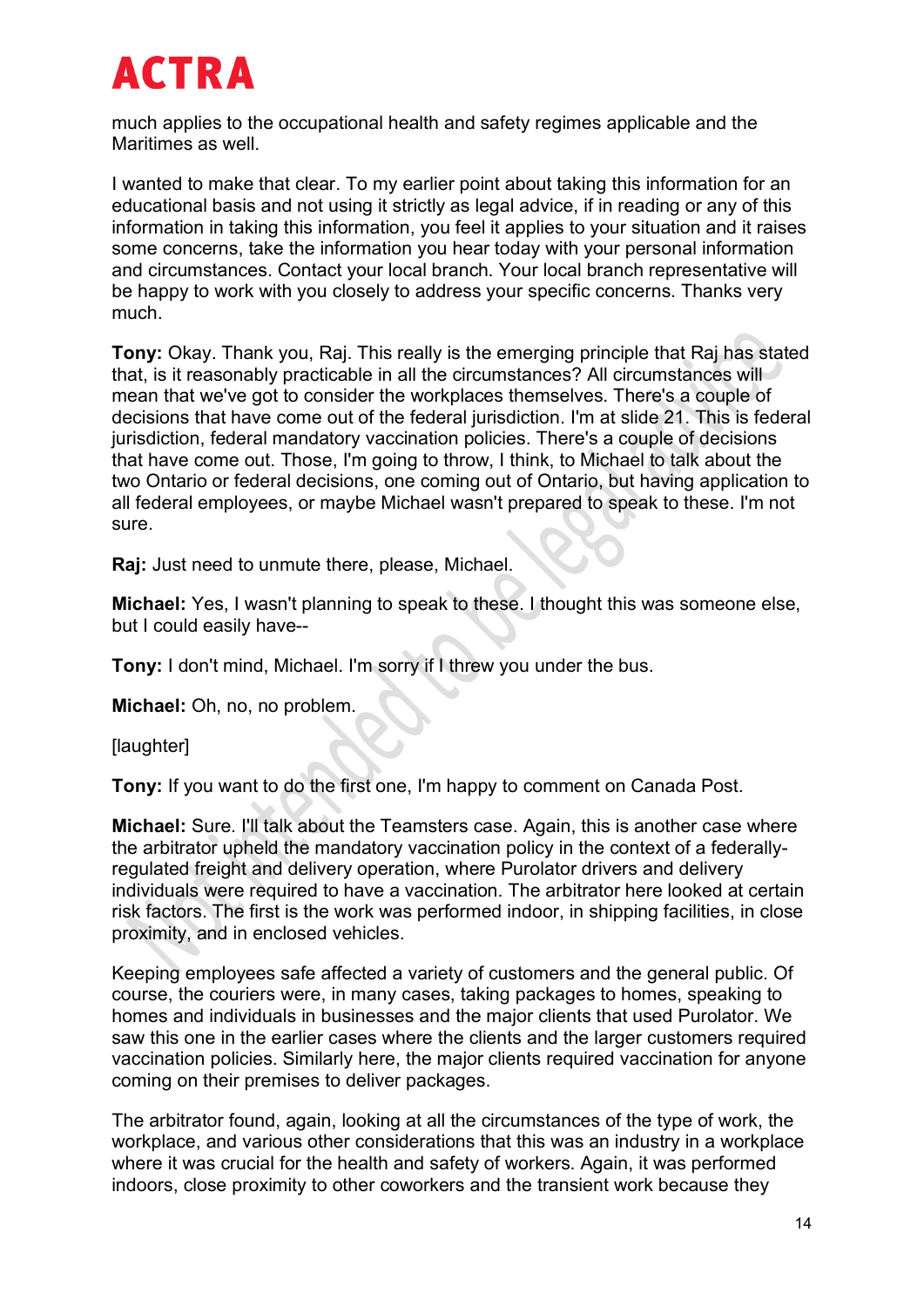were coming in and out of buildings, tending homes, et cetera. I'll pass that back to Tony.

**Tony:** Thanks, Michael. I appreciate you. I know you know the case, but I threw the slides at you. I apologize for that. A quick comment on it is on this case and also on the next case that we're going to discuss, which is a Canada Post case, these are really recent decisions. Context is really important. The unions thought it's important to test the policies in the Purolator case and in the Canada Post case because you have workers who-- Some of them are working outside. Some of them are working in a truck, part of their job anyway.

Some of them are delivering the mail, for example. One would think, "Well, how much contact can they have with people?" The Purolator case, of course, there's the workplace or the workers in the workplace do a variety of indoor and outside and in vehicles, I'm sure, work. It was the fact that they were involved in all of these different areas that made it risky work from an infection point of view. The employer is, importantly, in this case, frankly, places where the employer's major clients were, they insisted because they had mandatory vax policies that Pelletier's workers also have them, and that was actually a significant factor. I raise the facts of this case because all of these cases are context-specific, and I think it's just so obvious to me, working in film television with UBCP/ACTRA, that you are probably the most vulnerable workers in the age of COVID.

In my workplace when I leave my office, I go down the hall, I have a mask on, I can socially distance from people. When you're in front of a camera, you don't have that opportunity. You're exposed, you're vulnerable. Social distancing and masking just aren't options. That's really important to consider and give context to your particular industry.

Just going over then to slide 24. I want to just go through Canada Post quickly. This has application to all postal workers, right across 42,000 employees. CUPW decides, well, we've got to look at this policy and see whether or not it's reasonable in all of the circumstances. Actually, Michael, I think Paul Cavalluzzo took this case, so you should be speaking to this one, but that you probably worked on it, but I'm happy to summarize it quickly.

The arbitrator looked at, again, a very diverse workplace of many, many thousands of workers that did letter carrying, mail service carriers, postal workers, mail handlers, dispatchers, and the emphasis was placed on the fact that employees who are responsible for mail delivery regularly travel in the community and frequently interact with members of the public. Even someone who's got a bag with mail-in it, they're going door to door. There is frequent interaction with members of the public.

It dawned on me, after the fact when I considered this case that, oh, okay, now I can see why the arbitrator decided it because, in the first blush, I'm thinking, hmm, I'm just walking down the street, I don't have any contact with anyone. I'm throwing letters in door slots and what have you, but no, that's not it. You're knocking on doors, sometimes you got to get signed for stuff or you're going to apartment blocks and what you have you.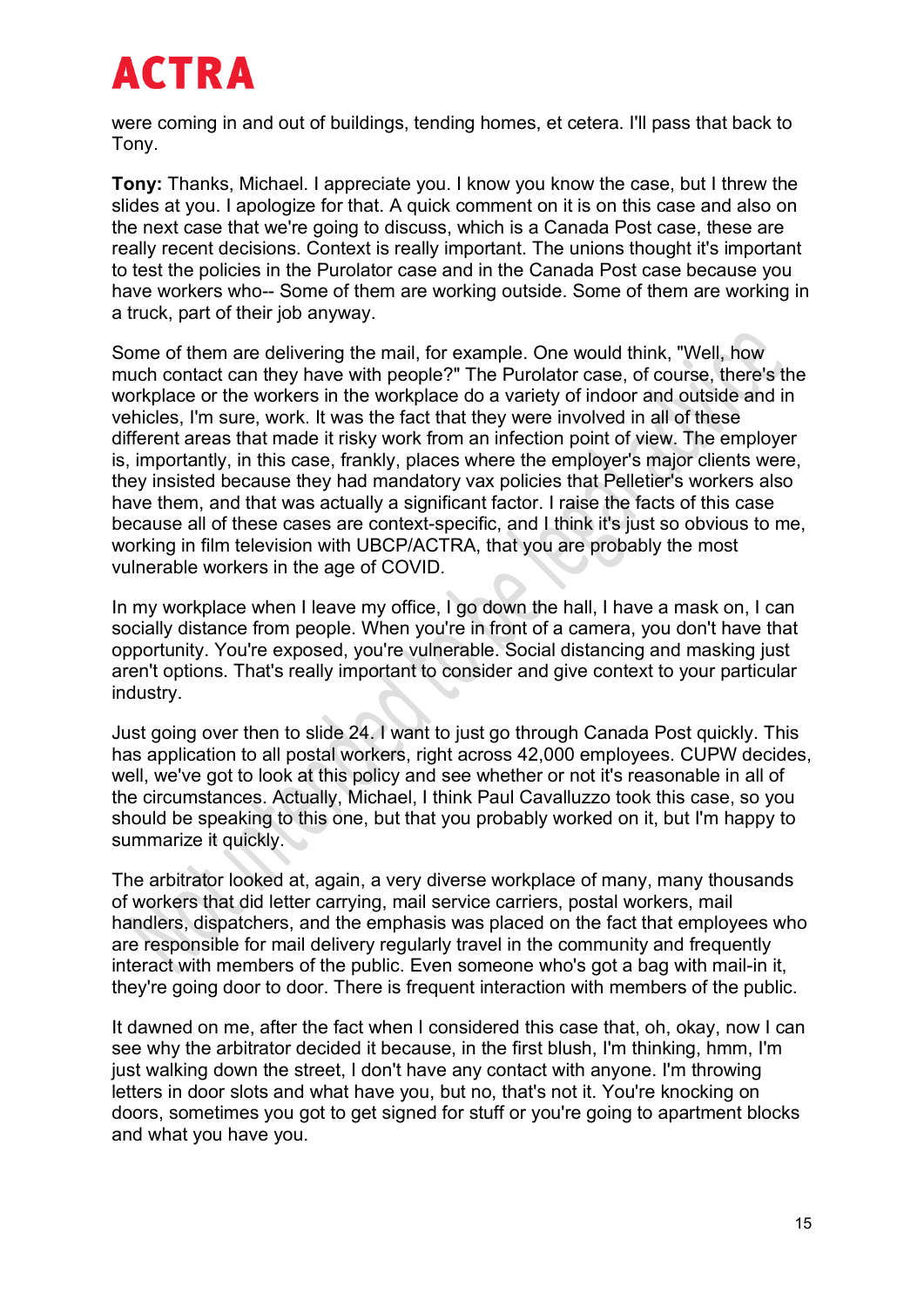The arbitrator said about Canada Post's Vax Policy, that it's been and continues to be a reasonable exercise of management rights and responsibilities under the collective agreement and pursuant to the obligations under the Canada Labour Code. The Canada Labour Code has its own set of occupational health and safety requirements for the Regs.

Jolliffe also rejected the Union's argument that the emergence of the Omicron variant could be taken as suggesting a decrease in the need for vaccination. The arbitrator looked at the science somewhat and looked at the context of the workplace in making their decision rather than. Rather, arbitrator Jolliffe stated that he was satisfied that the best evidence suggests that abandoning mandatory vax requirements and moving into a testing regime has never been shown to be a better approach to protect the workplace and the corporation's employees in dealing with this pandemic.

Then just the next slide is at 25. Again, this is what changed my mind, because I was thinking, hmm, this might be a possibly successful challenge, but no, and really, it just says it here, the third line in the quoted paragraph there on the right-hand side. Members of the bargaining unit perform work involving high levels of interaction with customers who may or may not be vaccinated, physical distancing is not always possible. Literally, thousands need to go into a wide variety of locations to perform job-related duties. Additionally, thousands of bargaining unit employees work within large mail processing operations. There's no opportunity to do remote working or work in isolation, et cetera, et cetera.

Those were the factors that were really pertinent for the arbitrator to consider. Again. all of these cases are considered in the context of the workplace in which the policies are imposed and they will help you understand how arbitrators are looking at these cases, even in the case of Canada Post, for example, where you might think, hmm, maybe, but no, no, arbitrators are almost right across the board in almost every case are saying the reasonableness of the policies are upheld. They're deferring to employers' ability to ensure that their obligation under the law to maintain a healthy and safe workplace is maintained.

Even in the context, say of Canada Post, mandatory vax was upheld. You contrast that with what we have with performers as I just described, and it's not even something that's comparable. It's almost the end of the other spectrum, sorry. Enough of that commentary, that was slide 25. 26 is we're going to get in to talk about human rights and I'm going to just hit the first couple of slides unless there's any summary that Raj or Michael wanted to do on that last segment.

**Raj:** Not for me, but I might have a comment after the human rights portion. Thanks.

**Tony:** OK. Same, Michael?

**Michael:** Same. Yes.

**Tony:** Thank you. Okay. Now we're moving into the next segment, which is discrimination in human rights. Slide 27 is what is discrimination, and discrimination in the context of an employer policy is one that we look to the Human Rights Code to. What are the protections against discrimination? What is discrimination? Here's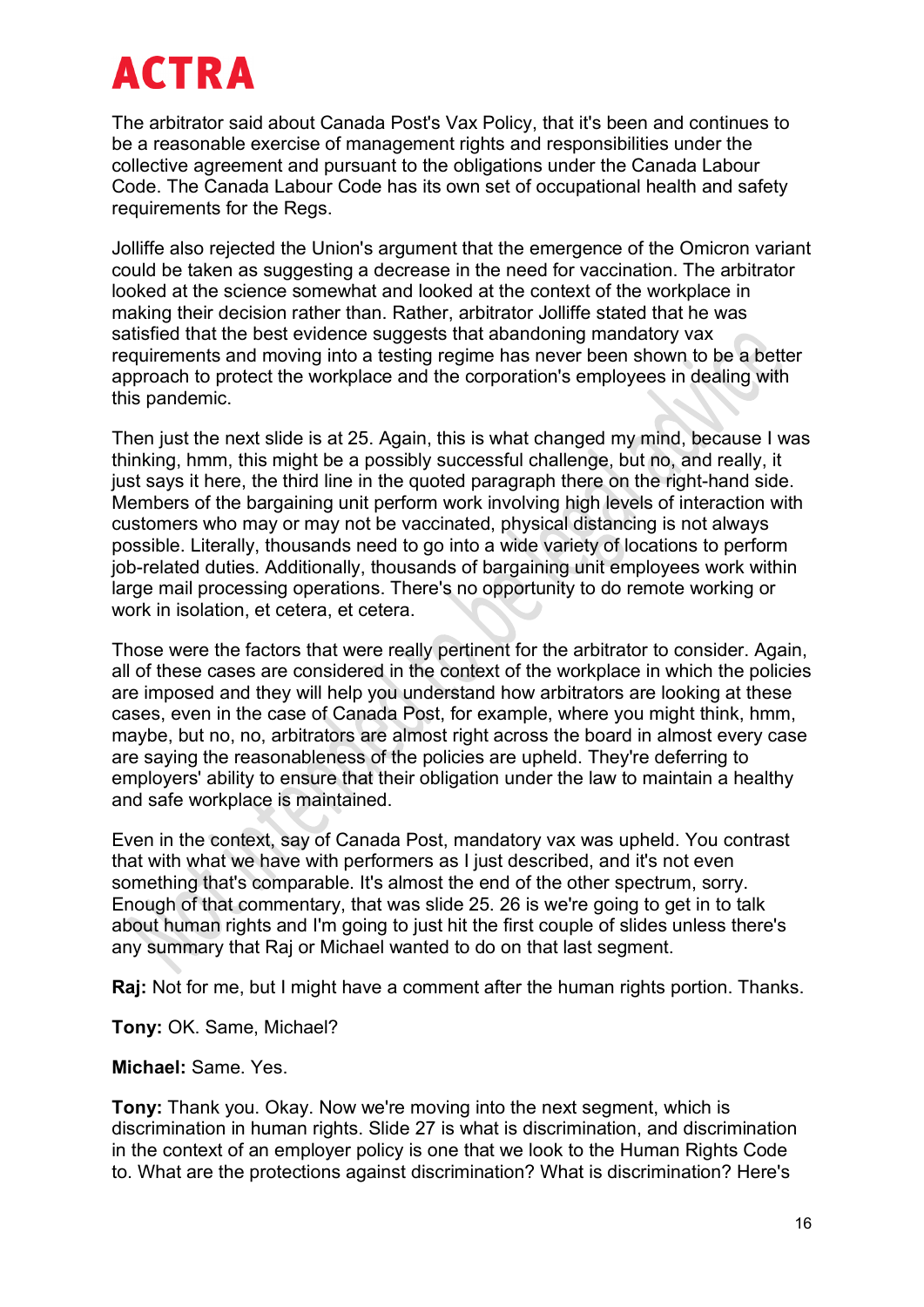the definition, it's the unfair or harmful treatment of people and groups based on recognized protected characteristics. Policies cannot have a discriminatory effect where they offend these protected characteristics.

Now, they're subject to significant limitations, the protections against discrimination, where an employer policy is invoked. There's something called a bona fide occupational requirement. I won't get into it but that is a justification for allowing policies that on their face seem to be neutral, may have an adverse discriminatory effect on individuals, but it's also subject to employers too having to consider when they do discriminate, whether they can accommodate individuals who are being discriminated against, so we'll get into that.

I'm going to take you to slide 28. Here are those protected grounds in British Columbia. We're going to see the Ontario protected grounds, which are virtually identical to British Columbia, but my point just in setting these out is unless you can point to how one of these grounds is impacted by a mandatory vax policy applied to you, then you don't have a case for discrimination, and here are all the various protected areas.

I think I've highlighted, I don't know if you can tell on this slide, but I've bolded physical disability and religion because I think there's a consensus emerging that there's a real potential, certainly for physical disability, to be impacted by mandatory vaccination policies. Meaning that if someone is known to have an adverse reaction to these - and we know from the press clipping that I described for you earlier, some people had significant adverse effects from the AstraZeneca vaccine that that person took, or he might have some other physical ailments and disabilities that don't permit you to take such a vaccination - the question then is, and religion might be the other one I was going to mention, but I think really the one that is probably most potentially triggered is a physical disability.

Let's say that I am a background performer. I have this aversion to either, generally, to vaccinations, or, specifically, to a COVID vaccination, I say to my employer, look, you're requiring me by a mandatory policy to get vaccinated, I can't do that. The effect of that is to discriminate against me on the basis of physical disability, which on its face, it does.

Then the employer has to look at two things. Number one, well, is the policy and the requirement that that person is vaccinated a bona fide occupational requirement? Let's just say and assume for a second, it isn't, okay, the next question is, if it is having a discriminatory effect on me, using me as the example, on the basis of physical disability, can that employer accommodate my disability? Can I work as a background performer and not be discriminated against? Maybe and maybe not.

Again, given the context in which you folks, actors and performers, find themselves, particularly in the vulnerable states that you find yourself in, meaning you can't social distance and you can't wear masks, it may be that accommodating even someone like myself isn't possible, or it's an undue hardship on the employer and the employer's not required to accommodate.

That's, in a nutshell, how those protections work and then how accommodation works in the workplace in relation to those. I'll just pass over to Michael to make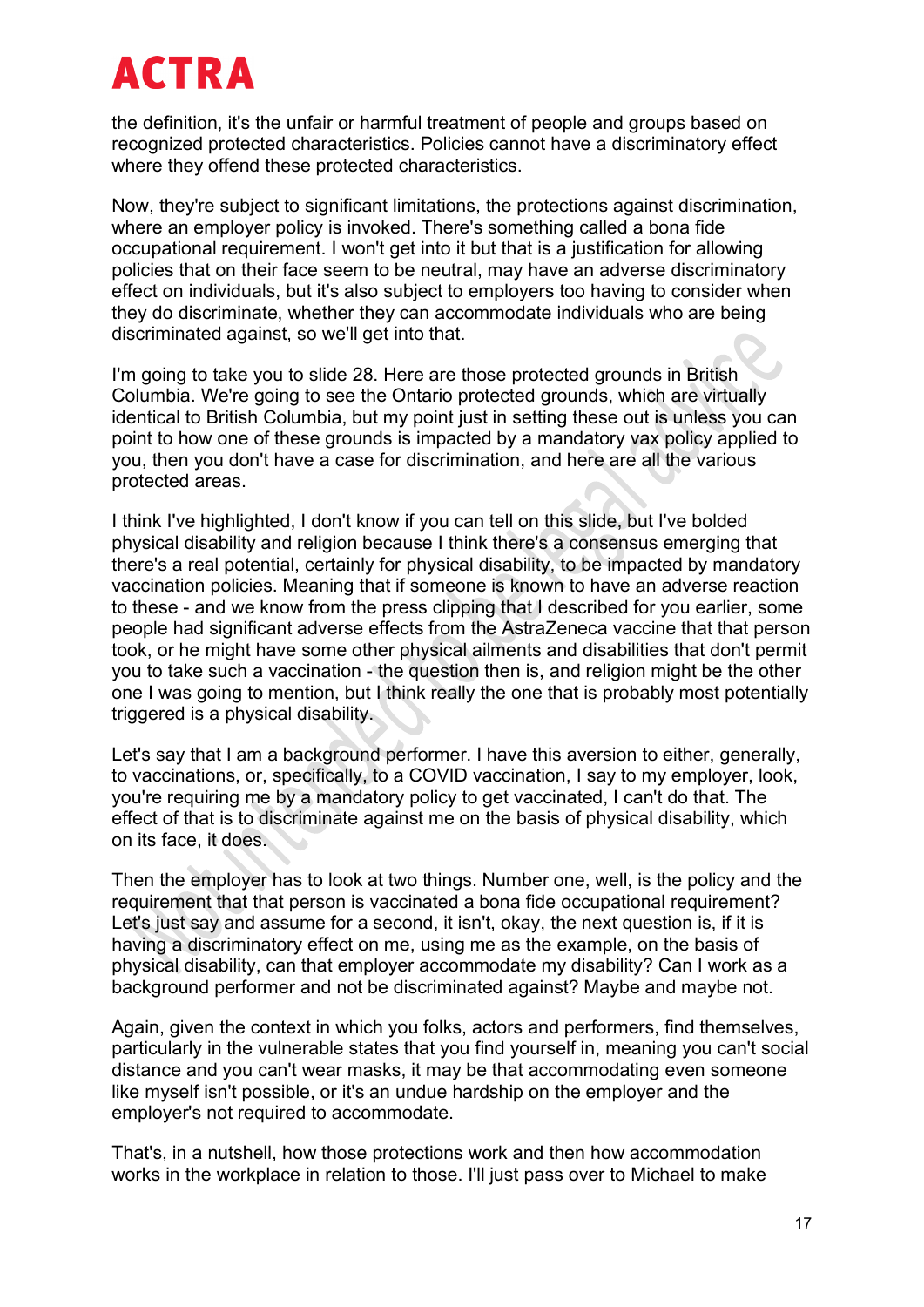comment on the Ontario Human Rights Code if you'd like, Michael. That's on the next slide.

**Michael:** Yes, just a few comments because you're quite right. The protected grounds are materially similar, almost identical, I should say. Just to reiterate some of Tony's comments, because I think it's important. When we look at the case law, it looks a bit bleak because all these policies are being upheld as reasonable, but if there's valid considerations related to these grounds, then there should be consideration of individual circumstances for a code-based exemption to vaccination policies. It's not just the policy and the policy alone, there's these other considerations that are very important. Then, as Tony said, if there are those grounds, then it's a question of accommodation, it's a question of undue hardship, and how an exemption would work.

I also want to point out because, again, the case law, for those who are against these vaccination policies and as a problem generally, but when you look at the case law and they're being upheld as reasonable, the arbitrators have identified these human rights considerations, and they specifically stated a policy is reasonable subject to these human rights exemptions, and of course medical exemptions. I just wanted to highlight that just because it's not always the most prevalent points when we look at these policies. I think this is going back to--

#### **Speaker:** To me now?

**Tony:** Yes, it is. Although I'd like Raj, if he wants an opportunity here to chime in.

**Raj:** Yes, absolutely. I did, and I appreciated the points you were making, Tony, about the physical disability and the religion. Those are obviously two aspects we've been keeping a close eye on at ACTRA. To your point about physical disability, it really is very much context-specific and circumstance-specific. We've been keeping a very close eye on that.

Obviously in every province, there were different rules with respect to medical exemptions and the type of medical information you need to justify that physical or disability. That's something we've been trying to ascertain and clarify. Obviously, sometimes that can be a little bit difficult because it's a bit of a moving target. I did very quickly want to touch base on the issue of religion.

Religion as an exemption was something we've been keeping a close eye on, and largely for the duration of this pandemic, it hasn't really been-- Exemptions on the basis of religious belief haven't really taken hold in any meaningful way but I did want to bring up the case of Pelletier and the Community Natural Foods, which is a November, 2021 decision of the Alberta Human Rights Commission. The Alberta Human Rights Act is largely similar to BC's and all the human rights acts are largely similar. There's a few areas where they differ but they're largely similar.

In the Pelletier case last November, the complainant alleged that he was medically exempt from wearing a mask and secondly, that the mask infringed his religious beliefs. For the purposes of this Town Hall, I just want to focus on the religious infringement portion of his claim. In his complaint, he alleged that his rights to freedom of religious thought and conscience had been violated. He claimed that as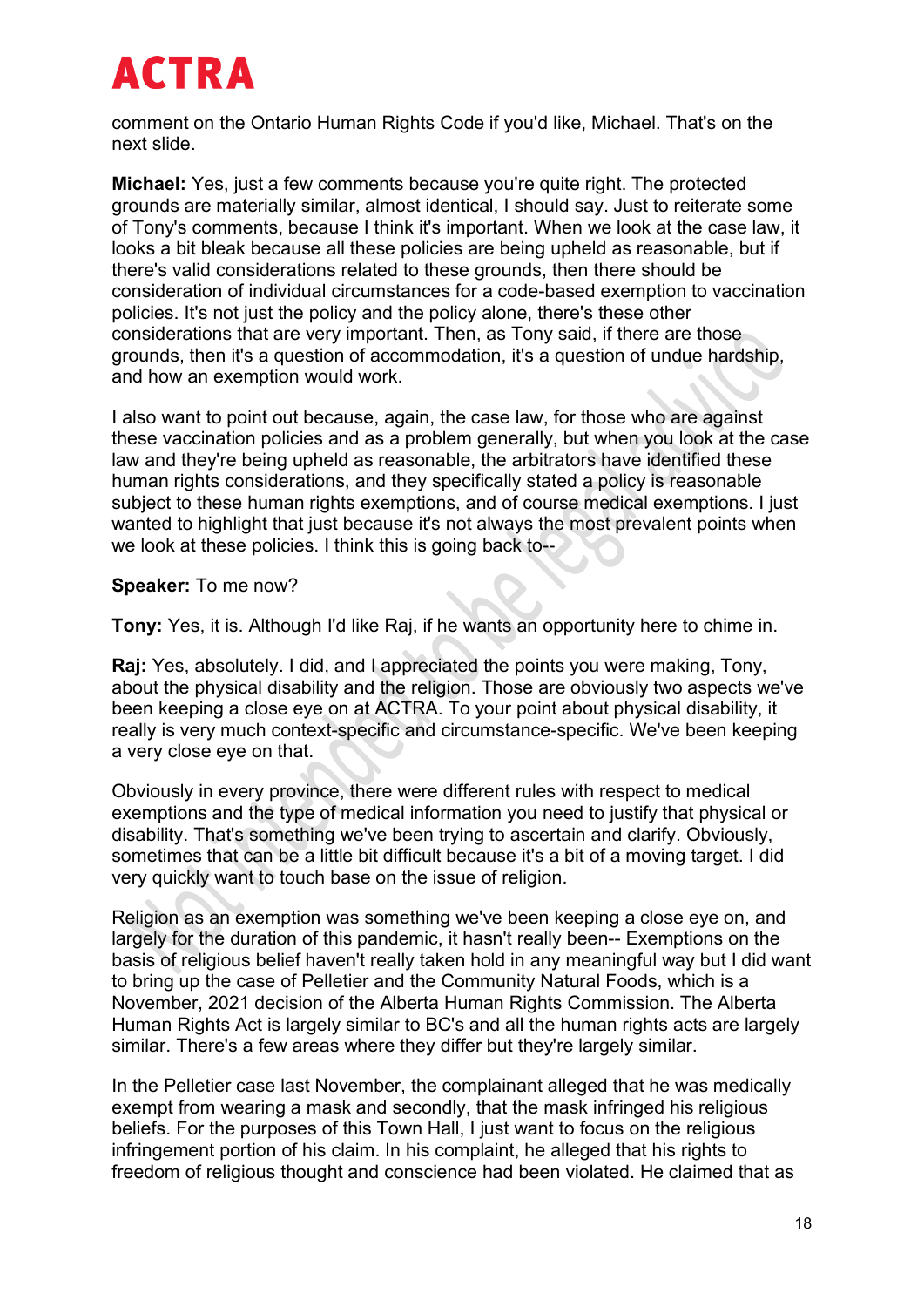part of his faith where government health provisions conflicted with his personal conscientious convictions, he was to follow his personal convictions. He also claimed that the wearing of face masks encouraged others to think that wearing of face masks was safe, which was contrary to his religion.

I think it's important to note that in that case, the Alberta Human Rights Commission ultimately rejected that complaint. In its decision, the Commission commented that the complainant didn't identify which religion or faith tradition that he was following. He did reference passages from two books of the Bible, but the passages didn't solve, didn't appear to relate to any specific tenet or practice of not covering one's faith.

The Human Rights Commission also noted that while the legal test doesn't require an adherence to mainstream religious faith or to demonstrate that all persons of that faith share the same beliefs, there was still a requirement to explain how the belief about not wearing a mask, or perhaps not taking a vaccine, was tied to a religion, how it was religious in nature, and how the requirement to cover one's face or potentially take a vaccine restricted one's ability to practice their faith. They essentially said there had to be a sufficiently objective base to establish that a belief was a tenet of religious faith.

That was an interesting decision in terms of its application in Alberta. I've been keeping an eye out for other decisions, but I thought it might be of interest to our members who have been contemplating raising religious-based concerns to contest these policies.

**Michael:** Yes, and if I can answer that, Raj, I understand that there are actually some challenges coming up on the question of the application of a vaccination policy and the context of a termination on the basis of sincere held belief and--

**Raj:** That's right.

**Michael:** We're definitely monitoring those decisions. We'll have those updates.

**Raj:** Great.

**Tony:** Excellent points. I would underscore what these two gentlemen have just said, which is, and we are all always on top of cases that are coming out. We were aware of those federal cases having been grieved, and your unions too. Leslie Brady actually sent me the two decisions that had come up before I even had my hands on them. Everyone's monitoring these things very carefully in order to gauge how we are responsive to it as unions.

Can I suggest that this slide, which in my program is slide 30 and 31, really are just the statutory protections that we've been talking about for British Columbia, and this slide that's up now for Ontario? Is that okay, Michael, if I just roll through it? Okay. Thanks, and Raj, thank you.

**Raj:** The only thing I would add is, of course, section five, which applies to employment, same protection in a workplace.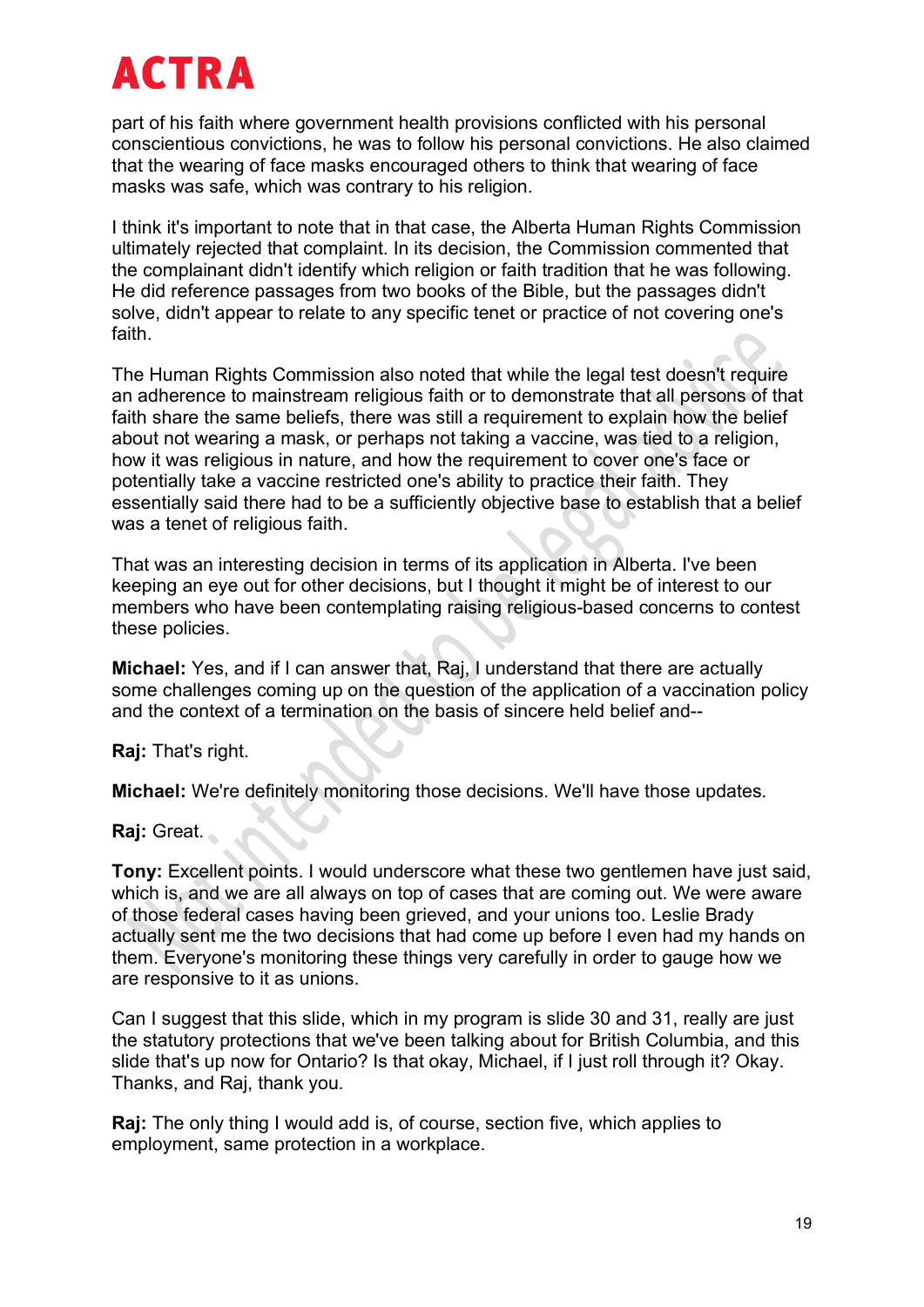**Tony:** Yes, for sure. Okay. Now the next slide is, and this is really, we'll go to the next slide which is 32. Thank you, Alistair. This is the agency in British Columbia, the Human Rights Commission, that is involved in educating the public, and of course, administering its statute for the protection of human rights in British Columbia. This is what the BC Human Rights Commissioner says on the BC Human Rights webpage. This is the commissioner speaking, "In my view, a person who chooses not to get vaccinated as a matter of personal preference does not have grounds for a human rights complaint against a duty bearer implementing a vaccination status policy."

A duty bearer, in this case, is would be an employer who has a statutory duty to ensure a safe workplace. Those are strong words coming from the BC Human Rights Commissioner. A personal preference isn't going to cut it. If you are able to show that the vaccination policy is impacting you, as we've said, on physical disability and/or, and Raj really broadened this out, that to religious grounds, then we want to look at those, but even having said that, you still, an employer would only have to accommodate to the point of undue hardship, and this is, of course, the remainder of this slide.

It's mentioned possible grounds, disability and religion, only to the point of undue hardship, so that accommodation of your physical disability or your religious belief in not being vaccinated is only one that the employer is required to take to the point of undue hardship. Once an employer says, look, I cannot have this person in here with their physical disability or their religion if it's still exposing the remainder of the workplace to health and safety concerns. That's a significant issue, particularly in the context of film and television production. As Raj eloquently said earlier, the Union will want to assess each case individually on its merits. This is all contact based. I'll flip the next slide over to Michael to comment on.

**Michael:** Thanks, Tony. This next slide is essentially a summary of the Ontario Human Right Commission's position related to vaccine mandates. I just want to give you a summary of what the position is without getting into the question of whether I agree with it or not. Their current position is that mandating and requiring proof of vaccination to protect people in the workplace is generally permissible under the Ontario Human Rights Code unless there's a code-related exemption that is properly supported by applicable written documentation. Raj talked about this a bit and it's a little bit murky on what exactly is needed to have appropriate documentation. The only comment I can make on that is I think there would have to be some particulars that outline the details of the request for exemption.

People who are unable to be vaccinated for code-related reasons should be reasonably accommodated. Of course, Tony just talked about that and how an accommodation works. What is the point of undue hardship? The interesting position here is with respect to personal preferences and singular beliefs, they're not protected by the Code. As per the Ontario Human Rights Commission, personal preferences or singular beliefs do not amount to a creed for the purpose of the Code and do not establish a basis for accommodation.

The OHR's position is that a person who chooses not to be vaccinated based on personal preference does not have the right to accommodate under the Code. The only thing I'll say to that is, and I think this is what's coming out or what we hope to come out in some of the case law, is the extent to which singular and genuinely held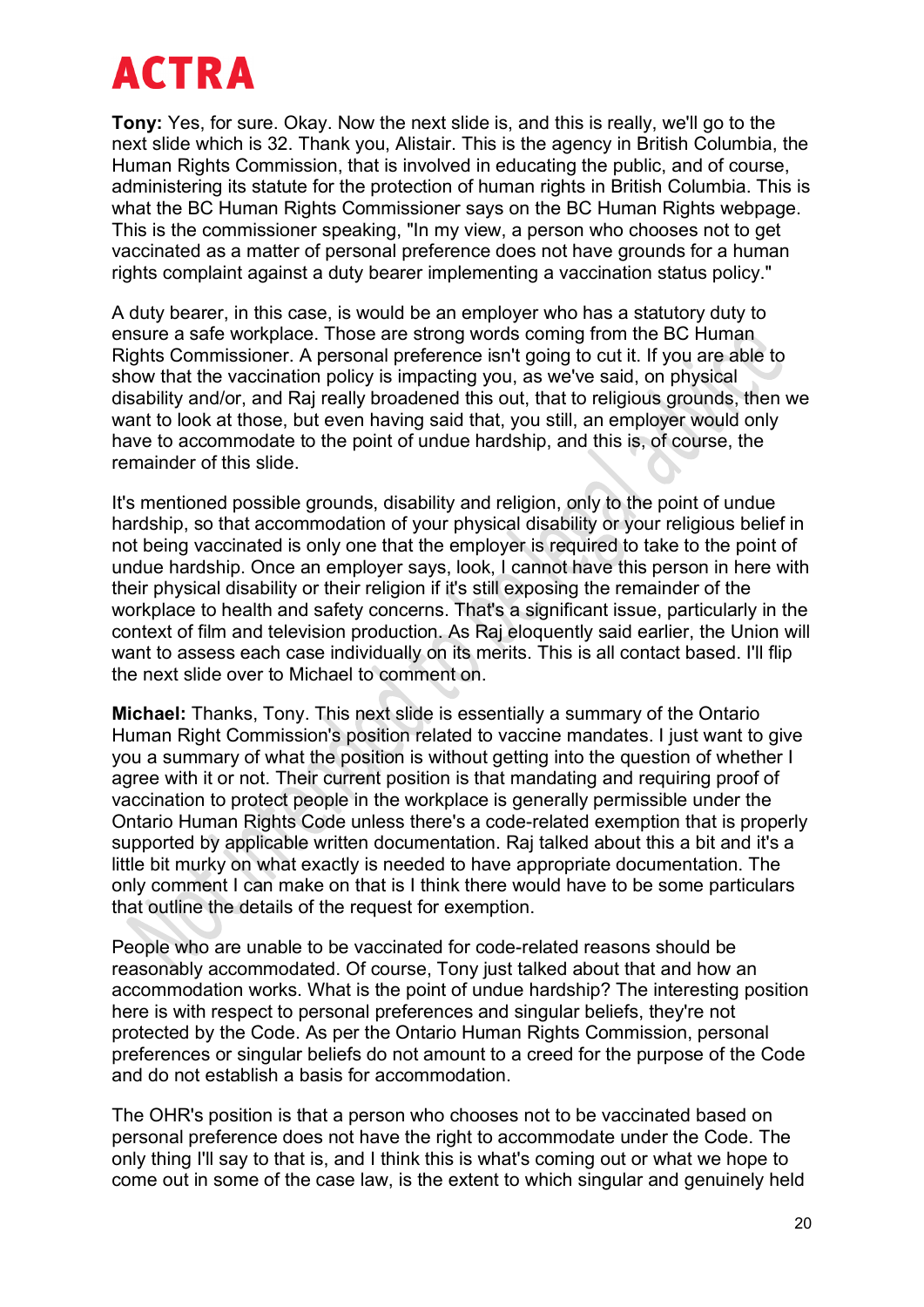beliefs tie into creed and religious belief. Again, something that we're monitoring. Moving on back to Tony or Raj, I'm unsure.

**Tony:** Any comments, Raj?

**Raj:** I think it's over to you, Tony.

**Tony:** Okay. Thank you. We're now going to move into the third segment and it's shorter, and we are going to move this through fairly quickly so that we can address any of- if there are any big questions that are brewing in the chats in the Q&A. We're now into the role of the Union. What is the role of the Union in considering employer mandatory Vaxs policies in the law in Canada, in each jurisdiction?

This is slide 35 and the next slide will be the Ontario example of what's in their Labour Relations Code. I can summarize it very quickly by saying that a union when dealing with its members must not act in a manner that is arbitrary, discriminatory, or in bad faith in their representation of employees in the union. That's virtually identical to slide 36 if we can go there quickly. Did you want to comment on 36 at all, Michael?

**Michael:** No. The standard is exactly the same in Ontario.

**Tony:** Right. Then slide 37 really just fleshes out what is meant by arbitrary, discriminatory, or bad faith conduct. This is the standard that the Union is held to. The Union determines whether to grieve and has carriage of grievances, that's point number one. Then whether a union proceeds with a grievance in the context, let's say mandatory vaccination, is considered if someone is complaining about it against the standard of, well, was it arbitrary, discriminatory, or bad faith if the Union acted in a certain way? What does arbitrary mean? It means if the Union makes a decision that's not been properly investigated and has no basis and reason.

I can tell you from my experience with both UBCP/ACTRA and ACTRA National, and I know in Toronto as well, because Michael's incredibly involved in this as well, this is being monitored all the time. The Union is looking at all the decisions that are coming in. They're looking at what government policies are in place and may not be in place. There's no question that the unions that govern your terms and conditions of employment in Canada are doing full investigations and their decisions on whether to grieve or not these mandatory vax policies are based in reason, in my opinion.

Discriminatory conduct. Is the Union discriminating? The standard would be that the decision that the Union takes would have to violate one of those protected grounds under human rights legislation that we've been speaking about earlier. Whether it's religion, physical disability, age, sexual orientation, gender, all the way down all those protected grounds. Bad faith is just if the Union is acting with an improper purpose or motivation.

Ultimately, at the end of the day, unions are obligated to consider the circumstances of a particular situation, consider the law as it applies to that set of circumstances, and is not required to advance grievances that are not to the benefit of the majority of its members. There may be cases where the Union you've got a small but local group - and I'm just speaking generally now, not about your industry - and they want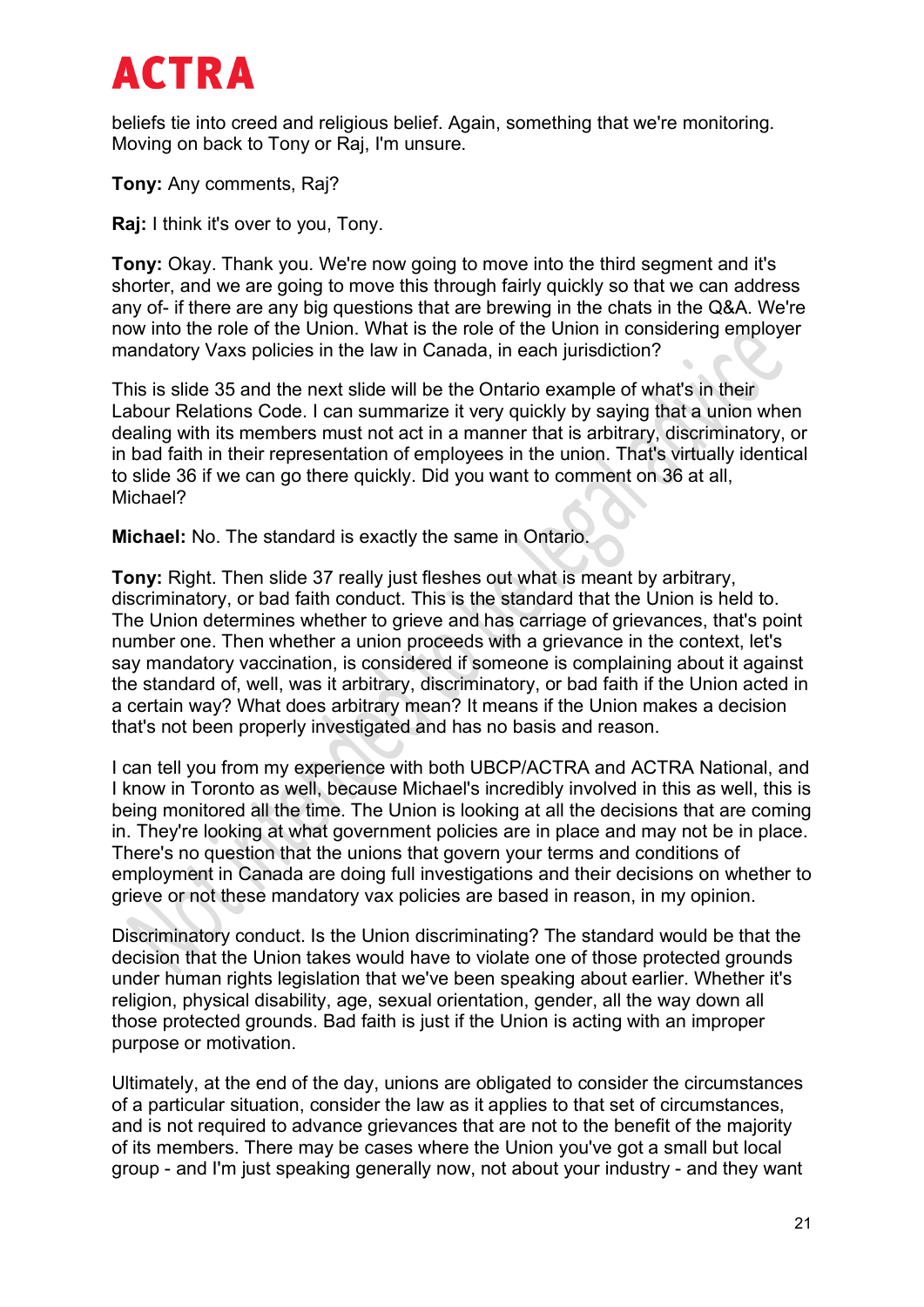to advance a grievance and they say, well, it's impinging on my rights and I don't think I need to have a mandatory vax policy imposed upon me. The Union needs to consider those concerns. Also in light of what and how any decision that they take might impact all of its members, that's the duty of a Union. I make that point at 37.

What does it all mean, is slide 38. Just summarizing basically what we've all been saying about what the Union's duty is, is to look at it reasonably, objectively, consider the relevant and conflicting factors, come to a thoughtful judgment about what to do. That's what unions do on a daily basis when they're confronting problems. Now we've got some recent decisions that relate to…

**Raj:** Tony, do you mind if I jump in very quickly?

**Tony:** Please do.

**Raj:** I understand from the Q&As, there was a question about the application of the Charter. There's a number of people asking why the Charter doesn't zoom in here and apply to these situations. It's a great question. I thought just before we move to the next decisions, that part of the presentation, I would make clear to the members that the Charter of Rights and Freedoms applies to Federal and Provincial Governments only. Through the courts, it's been extended to apply to a few entities which are considered close to government, but for the most part, the Charter of Rights and Freedoms applies only to public institutions, not private companies.

It's very important that you understand that as a viewer. The option here in terms of protecting yourself really at a provincial level falls to Human Rights Legislation, not the Charter of Rights and Freedoms. It's an important distinction to make and I think we need to make it clear for everyone. I don't know if you have anything to add on that point, Tony or Michael, but I just thought our members should know.

#### **Tony:** Michael.

**Michael:** No, I think that was succinctly put, Tony and Raj.

**Tony:** Thanks, Raj, for monitoring the Q&A or the chatline, or whatever it is that you're looking at while I'm rambling on through these slides. Thank you. We're going to look at some decisions, though, that have come out one in particular, actually. I think that there's going to be commentary from my colleagues here, Raj and Michael, on cases where members of a union have challenged the Union's decision not to pursue a grievance contesting a mandatory vaccination policy.

This Watson case here involved an individual who was an Air Canada flight attendant and a member of the flight attendants union that is CUPE for Air Canada. The Union had decided, once it had considered the policy itself, the workplace in which its members were working, and the entire workplace context, whether it was prudent or advisable to try and challenge a mandatory vaccination policy that had been imposed by Air Canada. It came to the conclusion that it didn't and wouldn't even grieve it.

This member, Watson, brought a complaint that the Union was not, or had breached its duty of fair representation to that individual and members of CUPE who are flight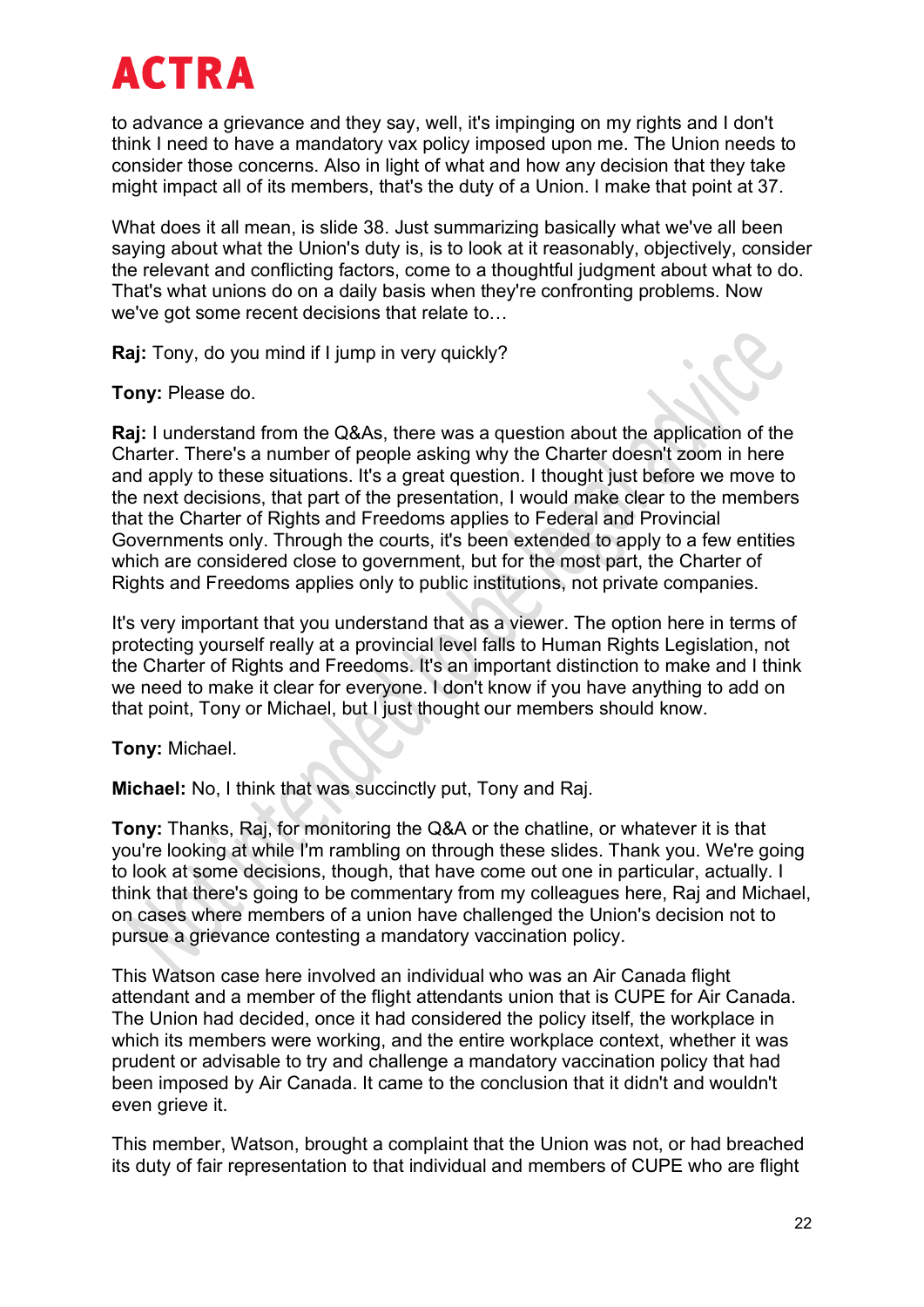attendants with Air Canada. Then the Labour Board that deals with these complaints found that there was not a breach of the duty of fair representation. In fact, the Union had sought two legal opinions, as the slide says, on whether there would be a chance of success with respect to the grievance of Air Canada's vaccination policy.

This is interesting because not only is the workplace context of an airline particularly different - this is a summary of the decision - not only is the workplace context of an airline particularly different and distinct from that of most other industries but the federal government's clearly indicated that its intention was to direct all employers in air, rail, and marine transportation to implement these things.

First of all, we had and we have had, since that decision, the government has imposed regulations pertaining to air, rail, and marine transportation industries and the need for mandatory vaccination policies. The context of flight attendants may not be so different than performers in that they're in close proximity. They're working in an airplane, perhaps that's not completely analogous to performers but at least the flight attendants were able to and the public traveling on airlines were required to wear masks. That's not something that your members are able to do when the camera is rolling. The Board said that this was not a situation where the Union had breached its duty of fair representation.

I think the next slide has a couple of important points that I just want to make and then we're going to move through it. This is right. A quote right out of the decision, "The Board's repeatedly stated that it's not necessarily a breach of the duty of fair representation when a union makes a decision that favors one group of employees over another." There's plenty of law about that. Unions get to decide on the basis of reason, context, the law, et cetera. Sometimes some employees are going to be disadvantaged by that. Sometimes, the larger group of the majority is going to be advantaged but those difficult decisions require a balancing and that's what the Union's required to do. That's what was done in this case and that's recognize that principle in this decision.

Then just the second bullet, which is the Union took a stance that's aligned with the evidence. A large majority of the membership supports the vaccination policy, as demonstrated by the high vaccination rate among the employees in the bargaining unit. There's simply no evidence to suggest that the Union acted in bad faith in adopting a position that supports some favors vaccination for its members. The Union can't take that position. That was the finding in that case. I think we're at slide 42. I think, Raj, the next few slides, you were going to take on?

**Michael:** If I may before Raj jumps in, I just want to add similar to the Watson case, I just want to note a case in Ontario out of the Ontario Labour Relations Board. It's called Bloomfield, Harding, Louis, Bezo, and Wagner versus the SEIU that came out late January, I believe. It's essentially the same principle that reiterates a lot of the same findings. In that case, a group of the individuals wanted the Union to pursue a grievance on mandatory vaccination policy. The difference here is that the Union had actually filed a grievance and had asked for it to be held in abeyance.

Pending the outcome of the emerging case law, they went, they got an opinion from their legal counsel, were advised the prospects of success at this point based on the case law, it wasn't likely. The Board, on that basis and just doing a very high-level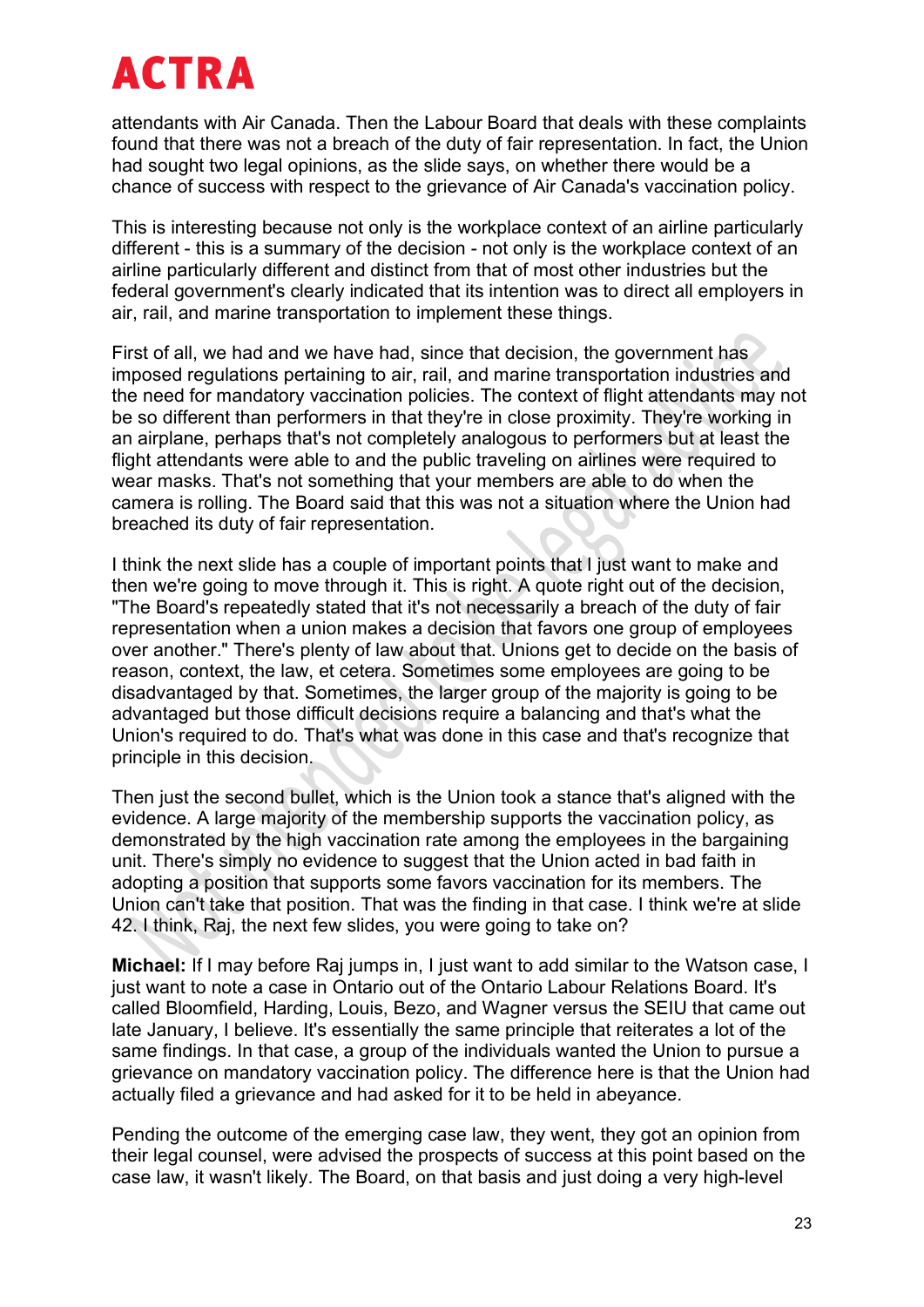overview of this case, found that they had in fact acted in good faith and not arbitrarily when making that decision. They actually put in the work to make sure it was a reason decision. Just want to point out that there's an Ontario case on that as well.

#### **Tony:** Thank you.

**Raj:** Thank you for that, Michael. I'll try to get through these next two slides relatively quickly, being cognizant of the time. In terms of the Union's role in vaccination policies, as Tony mentioned, the Union does have the discretion to decide whether to grieve a policy. In doing so, it conducts its due diligence and it takes a look at the financial impact of that decision. The Union is obviously obliged to consider the relevant case law, the relevant arbitral law, and evaluate the chances of success before pursuing a grievance. The case law has been quite clear that that's an entirely appropriate analysis to conduct.

It's also worth noting that when the vast majority of members are not opposed to the policy, and there's really no chance of successfully challenging the policy, there have been decisions which state it would be irresponsible for the Union to advance such a case in a grievance. If there are concerns with an employer's policy, the Union generally consults with legal counsel to ensure that members' rights are not being violated. We have two excellent lawyers here we've often consulted and will consult going forward.

Employees who are requiring accommodation under any provincial human rights law should seek the help of the Union in protecting their rights. I've spoken to a few members over the last couple of months and I've made clear to them that if any of them have information which will support an enumerated human rights ground, the Union stands ready to assist them and to fight on their behalf. I certainly want to reiterate that today as well. Please, if you feel like you do have the situation and the circumstances are such that you can avail yourself of an enumerated ground under human rights legislation, please contact your local business rep and we'd be happy to work with you.

Alistair, could you flip to 43? Thank you. How the Union has been supporting members. The union has been promoting improved occupational health and safety on set. We've been doing this in a variety of ways across the country. In certain jurisdictions, we've been very active in terms of working with government representatives and producers. In Quebec, for example, the body that applies occupational health and safety standards is an entity known as CNESST. CNESST, during the pandemic, certainly at the height of the pandemic, put out a set of guidelines applicable to the production industry. They put those guidelines out after consultation with ACTRA Montreal and producers. Those guidelines worked exceptionally well for Quebec during the pandemic.

Those guidelines have been taken down but certainly, ACTRA has been reaching out to government bodies in Ontario as well, and in my understanding, is in BC as well. We will continue to do so to ensure that any approaches with respect to Occupational Health and Safety have the input of the Union. That obviously goes to working with industry partners on pandemic rise, which we obviously did during the pandemic.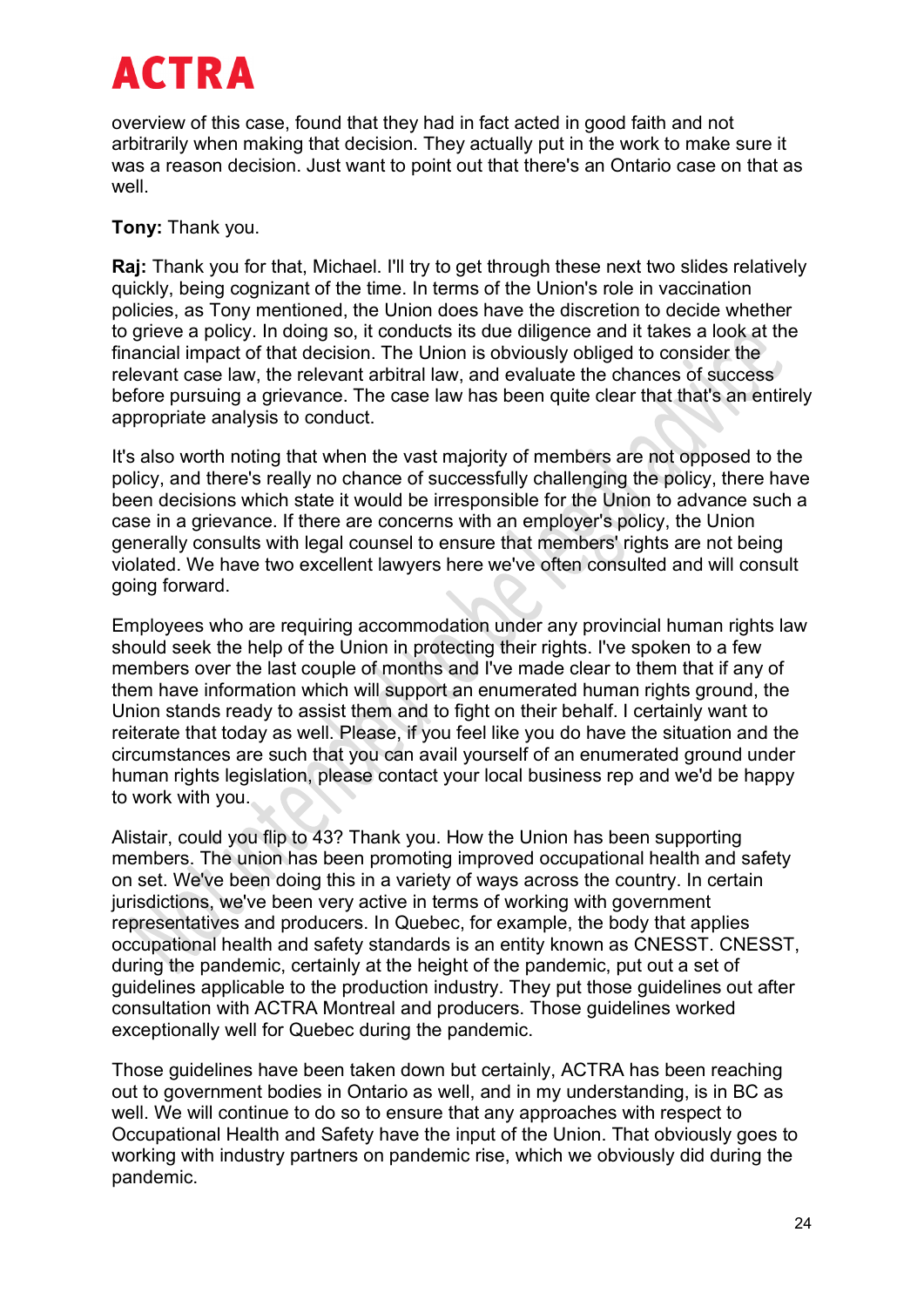We are continually monitoring employer policies and their applications to members to ensure they're compliant with the law and ensuring that accommodations are made where appropriate as per human rights law. I'll reiterate again, if anyone feels like they qualify for an exemption under human rights law, please contact a local business rep. We'd be happy to work with you.

We've negotiated financial supports and sick pay for members including payment for undergoing COVID testing and both the PCMPA and the IPA. We've been very stringent about ensuring our members are protected in that way. We've been providing COVID updates on all of our websites. ACTRA Toronto has done a fantastic job of that in terms of supporting its members as well as UBCP/ACTRA. We are continually monitoring legal updates and using these excellent gentlemen on this webinar for assistance as well. We've been encouraging members to apply if they've been experiencing hardship due to the pandemic to the AFC.

**Tony:** That's great. Michael, do you have anything to add? I wanted to answer a question that is related to Raj's last point about legal counsel and the unions themselves staying on top of decisions, but I'll leave it to Michael to have a comment if you want before I say that.

**Michael:** No, you can go ahead, Tony.

**Tony:** There have been in British Columbia, at least, there's - and with all due respect, union members have a right to consider their rights and to hire their own legal counsel, to raise questions about these things. No one would question their ability or right to do that. We've got a group in British Columbia that has retained a lawyer that has been in contact with me and has suggested that there have been several decisions where mandatory vaccinations have been successfully challenged, and on the third time that I asked that in that lawyer to provide me with the cases because he didn't mention them in his communications to me, he finally gave me the cases, all of which, frankly, I'm fully aware of and several of them we've discussed here today.

Now, two issues or two grievances were mentioned in some of the discussions that I had with that lawyer. Those two grievances that he asked me to take note of were the two recent federal decisions that just came down which both found those vaccination policies, the Pelletier and the Canada Post, were reasonable in the circumstances, so we're not just highlighting the cases where mandatory vaccination policies have been upheld to be reasonable, we've canvased all of the law, folks, I can tell you. Michael, Raj, myself, and we do it on a daily basis to make sure-- and we're monitoring cases.

Michael's mentioned that and Raj as well on religious exemptions, we're keeping our eye on some grievances or hearings that are underway and we're looking for those decisions. We're on top of this law and so I don't know if there are any cases that we don't know about that have been published to date, so we're-- Your unions are being very diligent in making sure that their legal counsel is right on top of this.

That's all I have to say and are we at the Q&A portion if there are any other Q&As. I know that there have been a lot that have been addressed by folks in the Q&A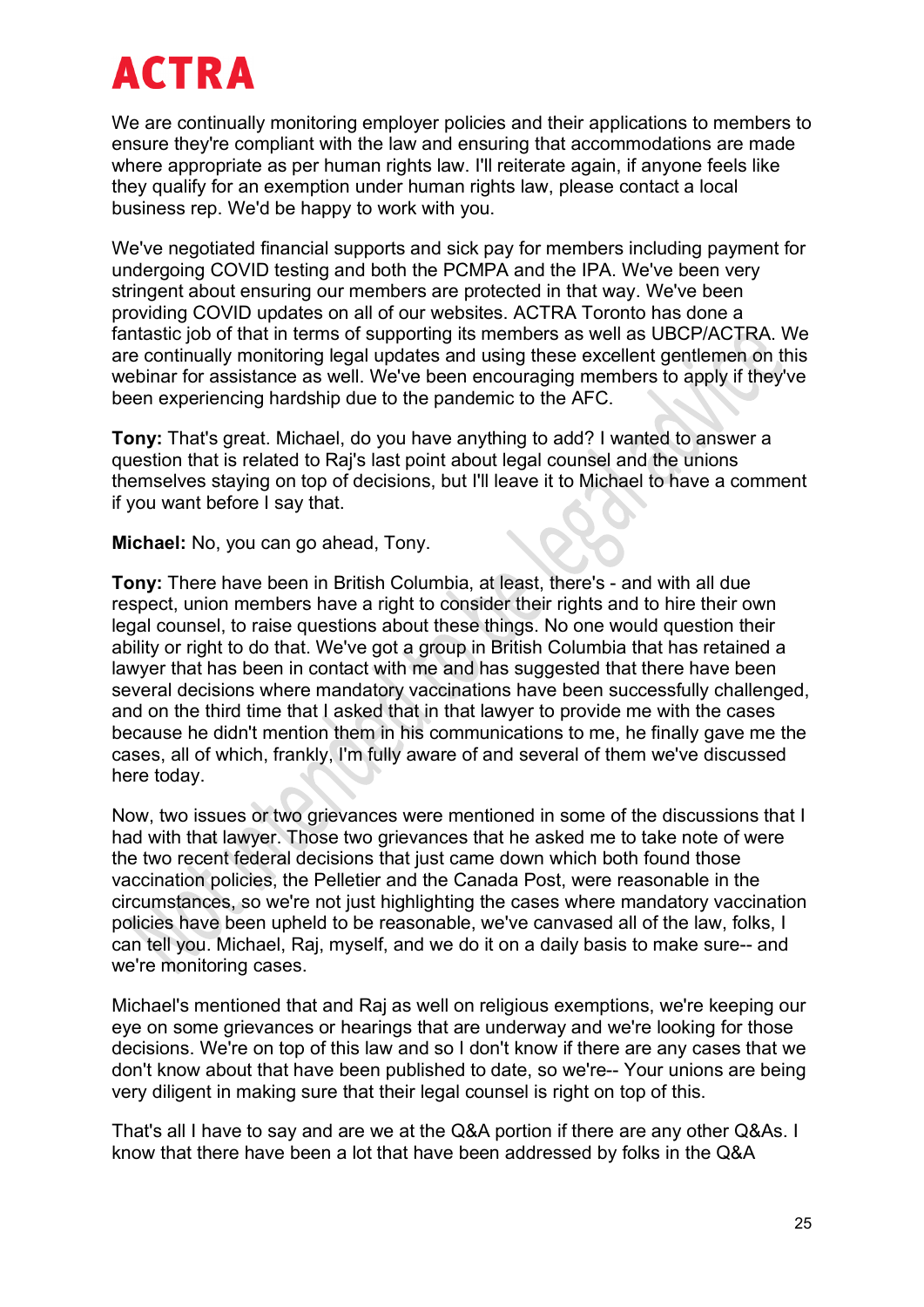sections of this zoom and I don't-- I'll throw it back to Alistair if you want to tell us what we're doing next.

**Alistair:** Thanks very much. Thanks very much. I'm just going to stop this sharing here for a moment while we get you back onto the screen. We do have a couple of questions that we've not been able to answer because they definitely require a lawyer's touch here, and you may not be able to answer them as well unless you have every Act memorized.

How has the Immunization Act played into any of production mandates? Then they go on to quote, such as Section 14-1 of the Act. They're not sure if that is the correct section, where a person has a right to reject a treatment that enters the body. I believe this is the Act that discusses the genetic discrimination as well. You seem to be nodding Tony, so I'll-- [crosstalk]

**Tony:** Yes, I'm happy to take that. Arbitrators have considered the rights of individuals. Michael underscored this point in his discussion where he said you don't park your rights at the door. No one is forcing you to take a vaccination. Employers are imposing these policies for health and safety reasons. There are actually several producers in British Columbia that don't have mandatory vaccination policies where work is available to those individuals who do not have their vaccination status up to date or haven't had any vaccination.

I just don't see that as being relevant because no one is saying we're going to hold you down and it's not about you giving consent or not. That's not the issue here, it's whether you come into a workplace that's governed by a producer that has a policy and whether that policy is reasonable. That's the legal test here, not the Immunization Act or otherwise.

#### **Alistair:** Great. Thank you. Sorry.

**Raj:** Sorry. I just want to add one more thing to that because I think-- Thank you for that answer, Tony. It was very fulsome. I also wanted to note that a member did raise the Genetic Non-Discrimination Act with me and I did do some work on that regard and I will continue to do some work on that regard. I did want to note a couple of things.

There were a couple of DFR decisions issued by the Ontario Labour Board in the last couple of months where someone had filed DFR complaints against their union, and in both of those cases, they had raised the Genetic Non-Discrimination Act as something the Union should pursue. In both those cases, the Labour Relations Board dismissed the DFR complaint. They recognized the Genetic Non-Discrimination Act but they didn't find it to be sufficiently compelling to justify even commenting on the application of that particular Act in their decision, which I think is interesting.

The other thing I would say is I've spoken with some of my legal colleagues and other unions about the Genetic Non-Discrimination Act. One of my legal colleagues who's a little further ahead in their work on that potential issue than I am mentioned to me that their union's position is that the Genetic Non-Discrimination Act actually would not apply because in this case, the vaccination treatment is modifying the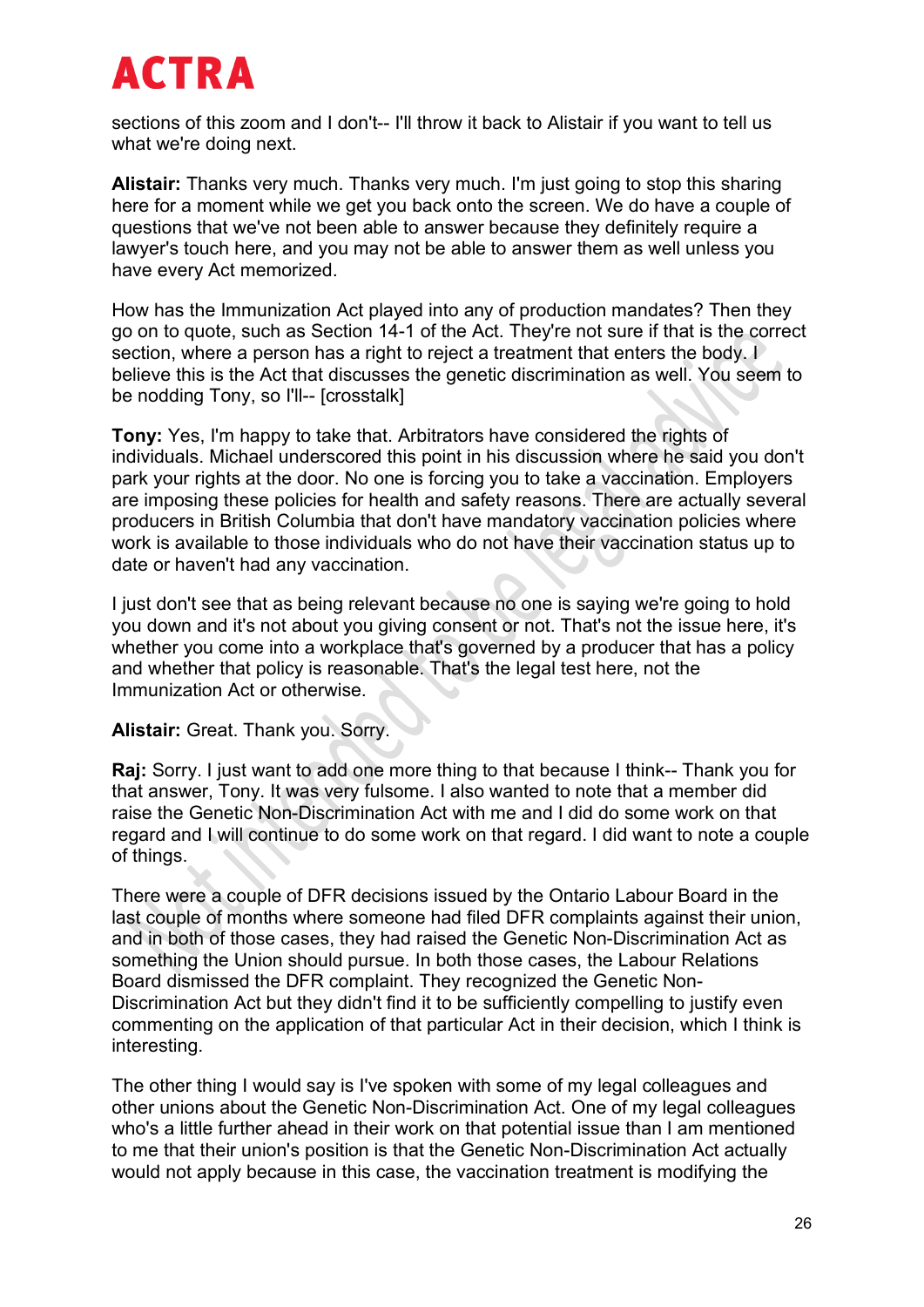genetics of the virus, not the human being, so technically it's not the human being that's being impacted here, it's the virus that's being impacted genetically and thus the virus itself has no rights under the Genetic Non-Discrimination Act.

Now, that's something I'm investigating further, but that was a legal position suggested to me by a colleague. I will continue my work on that front. I'm obviously not an expert on the Genetic Non-Discrimination Act, but certainly, I can commit to the members here to continue looking at that issue going forward.

**Michael:** Yes, and I was just going to add to Tony's comments that in Ontario, there's also the Health Care Consent Act which is rights to give consent for certain health procedures, immunization would be included, and arbitrators have actually looked at that Act and have still balanced it with health and safety. The nuance of you have your rights to consent, you have that right to withhold and not get vaccinated. This goes into the Kaplan decision in District School Board where he gets into personal rights and Charter rights and what it boils down to.

You have the right to make that decision, we don't take that decision away from you, but what the impact is sadly, is the economic consequences that flow from that, so that's, again, the balancing interest and some of the nuances that are coming out of the case law on these various interests and I just wanted to add that.

**Alistair:** That's great, thank you. Earlier we did receive some emailed-in questions. One of them, and I just want to provide some clarity that you can help with, and then we will get to a question that's in the Q&A window. A member believed that ACTRA is using OSHA, O-S-H-A, the Occupational Safety and Health Administration, which they then go on to say is a US entity. I just want to be able to clarify that that's not what was being discussed tonight. What we were discussing was O-H-S-A, which is OHSA, not OSHA.

In regards to O-H-S-A Section 25, and Michael, you talked a little bit about this, given what was mentioned about employers being required to have consistent policies, is a producer allowed to have a strict vaccine policy on one of their shows and no policy on another, assuming that those shows are similar in size and scope?

**Michael:** That's an interesting question. I guess, from the perspective of the Occupational Safety and Health Act, and I actually-- I always referred to it as OSHA, so that might have been me. My bad. I apologize. I was definitely referring to the Occupational Safety and Health Act, but to get to your question, so from the perspective of the Occupational Safety and Health Act, I suppose that at an employee on the set or the production without a vaccination policy could actually raise a complaint to the Ministry of Labour and/or Health because that employer's not meeting their statutory obligations, so I suppose it could happen.

**Alistair:** A caveat to that, Michael, or sorry, not a caveat, a further question to that, when it comes to the film and television industry, what we tend to see are parent organizations that then open individual production entities, they call them prodcos. Season one of the show will be prodco XYZ season one, and then we'll have another show that will have a completely different title, but it wouldn't be the same parent company. What does that relationship look like? If two different prodcos who have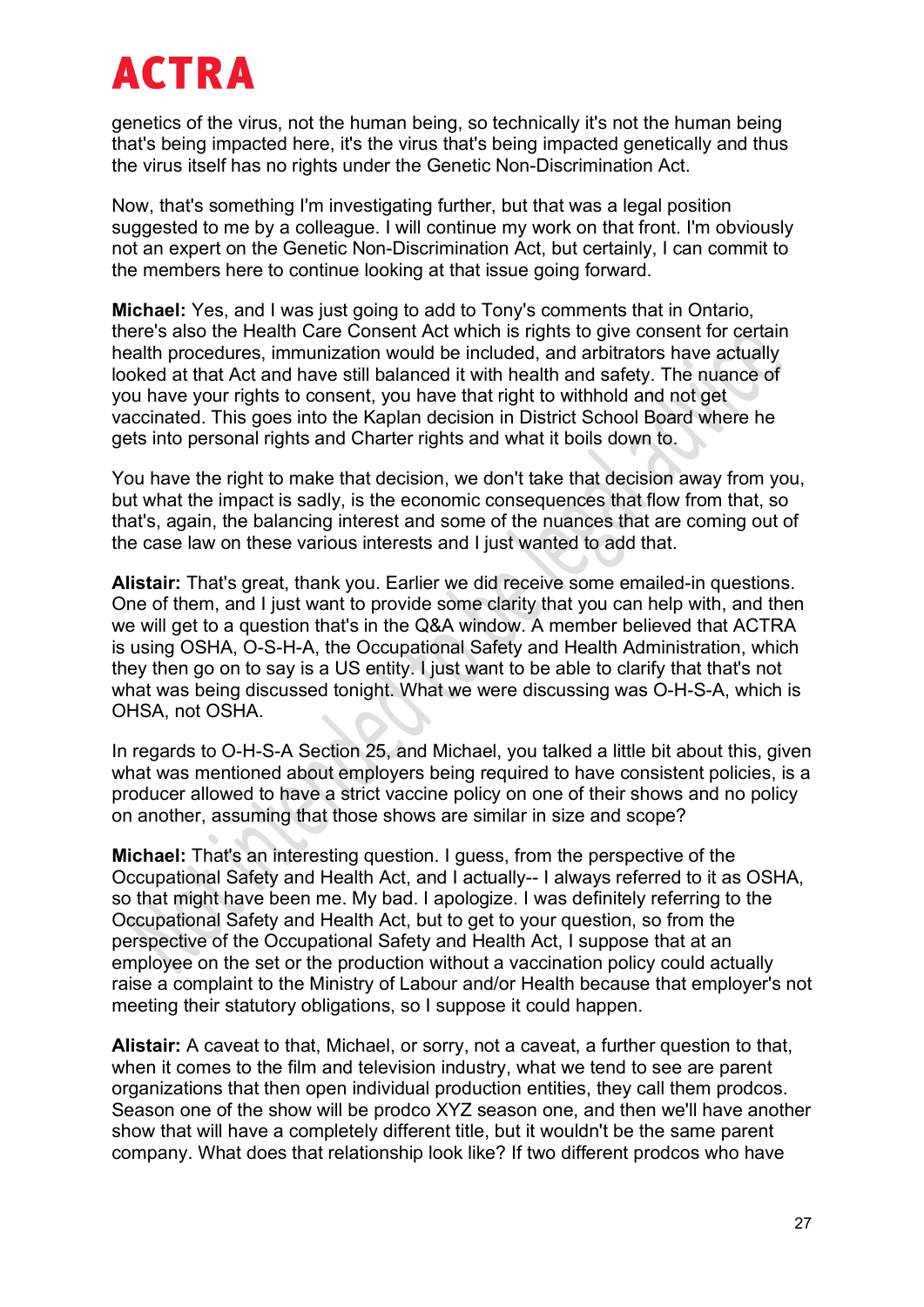the same parent company have different vaccine policies, is it tie-able back to the parent company?

**Michael:** Well, I guess there's some questions that they do have vaccination policies, but they're different.

**Alistair:** Correct.

**Michael:** Are they, in effect, accomplishing the same thing, which is you have to get vaccinated, or is one, we'd like you to get vaccinated, it's permissible and not mandatory and you can just get tested? I guess just need a little bit more--

**Alistair:** Let's say Company A has a vaccine policy that is looking for vaccinated performers, and they will also be tested. Production B, which is a separate production company but has the same parent company, also has a vaccine policy, but it is completely at the whim of the performer to be vaccinated or not. They do not have to disclose. They are free to disclose but they do not have to, but there is still a testing requirement in place.

**Michael:** I think that would fall - and I'll pass this on to Tony and Raj after - I think that would still fall squarely within the producers' management rights. They have the right to create whatever policy they deem fit for their workplace and could implement it unilaterally. Then the question is, to the extent the same company or subsidiaries of one another have different policies, then again, they would have the right to do it. I guess the question is, which one is more onerous, and is that one not reasonable through this management rights lens?

**Tony:** I agree with you, Michael. There's really two issues. One is, is that the employer, strictly speaking, and certainly strictly speaking, from a collective agreement, point of view is going to be the production, the producer. It may be, even though it's Netflix is the Mother Corp or Warner, or whoever it might be, but the production does ultimately bear the responsibility of implementing the policy in the workplace. You'd have to consider whether there were exigent circumstances that made them differentiate over here as opposed to on some other productions. That would be the first question, though.

If it's just while they're just telling us we've got to impose it, and one production does and the other one says, "Well, yes, we'll get around to it when we can," sure, that's probably going to raise some questions for the Union to consider as to whether or not it's a valid policy where they've imposed it as a mandatory policy, where they haven't down the block on some other production. Ultimately, the adjudicator is going to look at the employer. Whether Netflix or Warner has some other production that isn't doing it, that's not really relevant.

The relevance for an arbitrator is I have a collective agreement. I have an employer here, I have a policy that's been implemented. Let's go through KVP. Let's look at the legislation if that's impacted, and is this a reasonable policy or not? I think that's how they would do it.

**Michael:** Just to add to that, and looking at the particular circumstances, the production that has the more relaxed vaccination policy, maybe the production is just